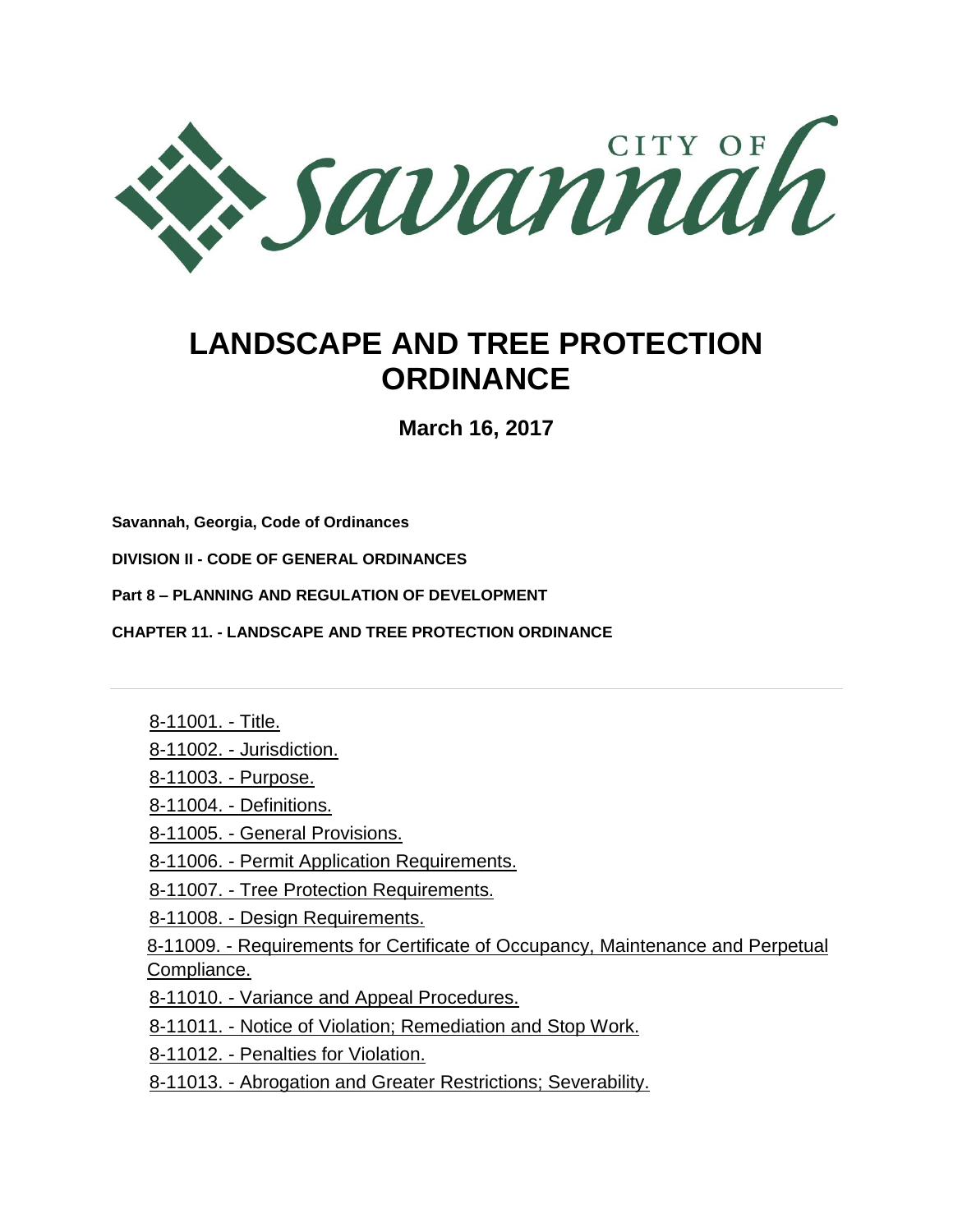# **Sec. 8-11001. - Title.**

This chapter shall be known and cited as the "Landscape and Tree Protection Ordinance for the City of Savannah, Georgia."

*(Ord. of 3-16-2017)*

#### **Sec. 8-11002. - Jurisdiction.**

The provisions of this chapter shall apply to all lands within the city.

*(Ord. of 3-16-2017)*

#### **Sec. 8-11003. - Purpose.**

The purposes of this chapter are to:

- (1) Protect and maintain the urban forest by managing the impact of development.
- (2) Preserve the environmental and aesthetic assets of the community by requiring tree planting and landscaping for development.
- (3) Provide protection from removal for all trees, without a permit, within the city unless exempted.

*(Ord. of 3-16-2017)*

## **Sec. 8-11004. - Definitions.**

For the purposes of this chapter, certain words or terms shall be defined as follows. Words not defined in this section shall be interpreted so as to give them the meaning they have in common usage and to give these regulations their most reasonable application. Words used in the singular shall include the plural, and the plural the singular; words used in the present tense shall include the future tense. The word "shall" is mandatory and not discretionary. The word "may" is permissive. The phrase "used for" shall include the phrases "arranged for," "designed for," "intended for," and "occupied for."

*Administrator.* The City Manager for the City of Savannah or designee.

*Arboriculture –* The cultivation, management, and study of individual trees, shrubs, vines and other perennial woody plant material. The science of arboriculture studies how these plants grow and respond to cultural practices and to their environment. The practice of arboriculture includes cultural techniques such as selection, planting, training[, fertilization,](http://en.wikipedia.org/wiki/Fertilizer) pest and [pathogen](http://en.wikipedia.org/wiki/Pathogen) control, [pruning,](http://en.wikipedia.org/wiki/Pruning) [shaping,](http://en.wikipedia.org/wiki/Tree_shaping) and removal.

*Arborist.* An individual trained in the art and science of planting, caring for, and maintaining individual trees.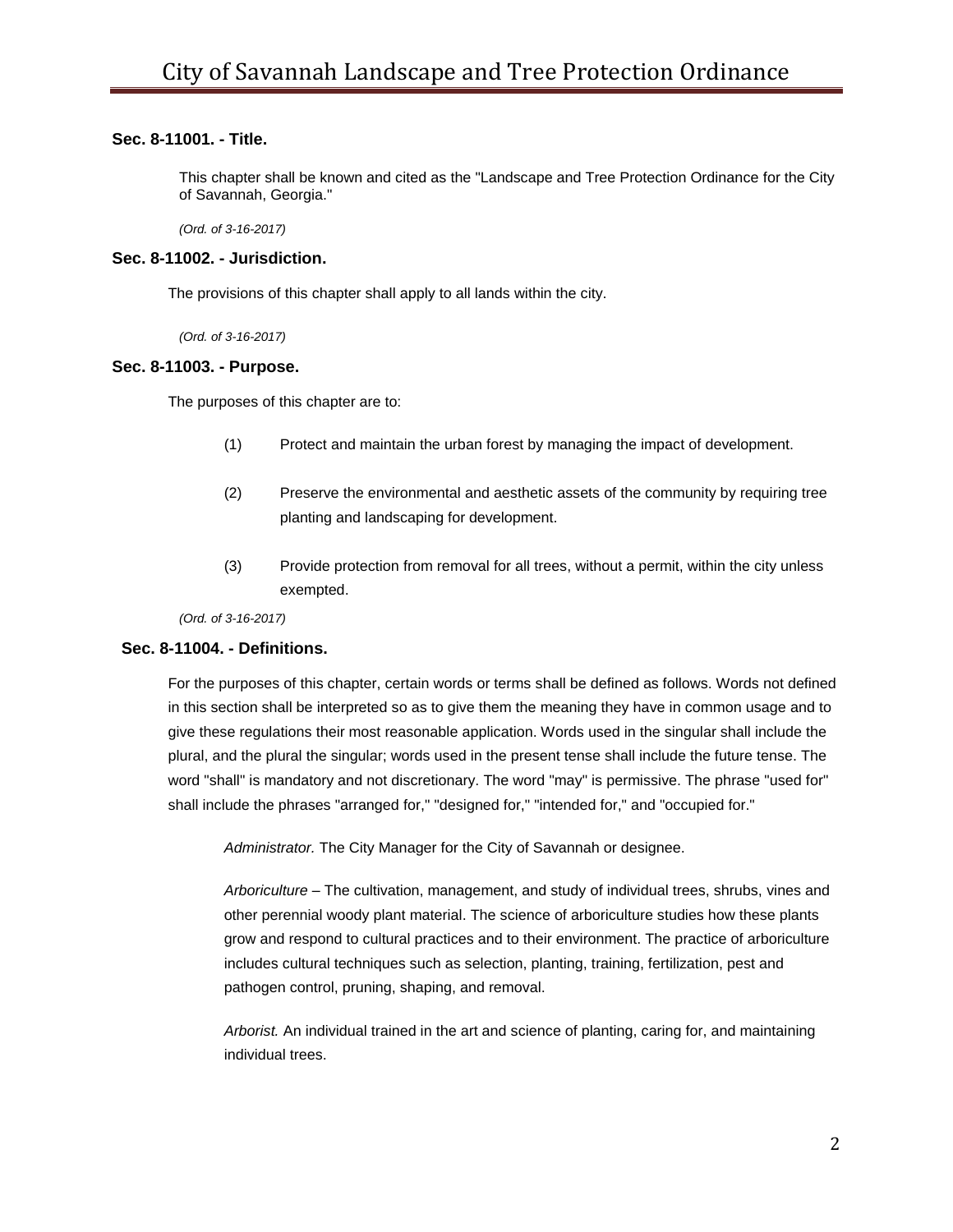*Buffer.* Any visual buffer or screening required by section 8-3066 or any other pertinent section of the city zoning regulations.

*Caliper.* The diameter or thickness of the main stem of a young tree or sapling as measured at six inches above ground level. This measurement is used for nursery-grown trees having a diameter of four inches or less.

*Canopy Tree.* A tree that will grow to a mature height of at least 40 feet with a spread of at least 30 feet. The park and tree department will maintain a list of acceptable canopy trees.

*Clearing.* The removal of trees or other vegetation of two inches dbh or greater.

*Critical Root Zone.* The minimum area surrounding a tree that is considered essential to support the viability of the tree and is equal to a radius of one foot per inch of trunk diameter (dbh).

*Development.* The act, process or state of erecting buildings or structures, or making improvements to a parcel or tract of land.

*Diameter at Breast Height (dbh).* The diameter or width of the main stem of a tree as measured 4.5 feet above the natural grade at its base. Whenever a branch, limb, defect or abnormal swelling of the trunk occurs at this height, the diameter at breast height (dbh) shall be measured at the nearest point above or below 4.5 feet at which a normal diameter occurs.

*Exceptional Tree.* Any hardwood canopy tree over thirty six (36) inches in diameter, softwood tree species over thirty (30) inches in diameter or understory tree species over 8 inch diameter designated, as provided for in this chapter, to be of notable historic interest, high aesthetic value, or of unique character because of species, type, age, or size.

*Greenspace.* Any area retained as permeable unpaved ground and dedicated on the site plan to supporting or preserving vegetation.

*Greenspace Plan.* A map and/or supporting documentation which describes for a particular site where vegetation (greenspace) is to be retained or planted in compliance with these regulations. The greenspace plan shall include a tree establishment plan, or a tree protection plan, and a landscape plan.

*International Society of Arboriculture (ISA).* An international organization which promotes the professional practice of arboriculture and fosters a greater worldwide awareness of the benefits of trees through research, technology, and education.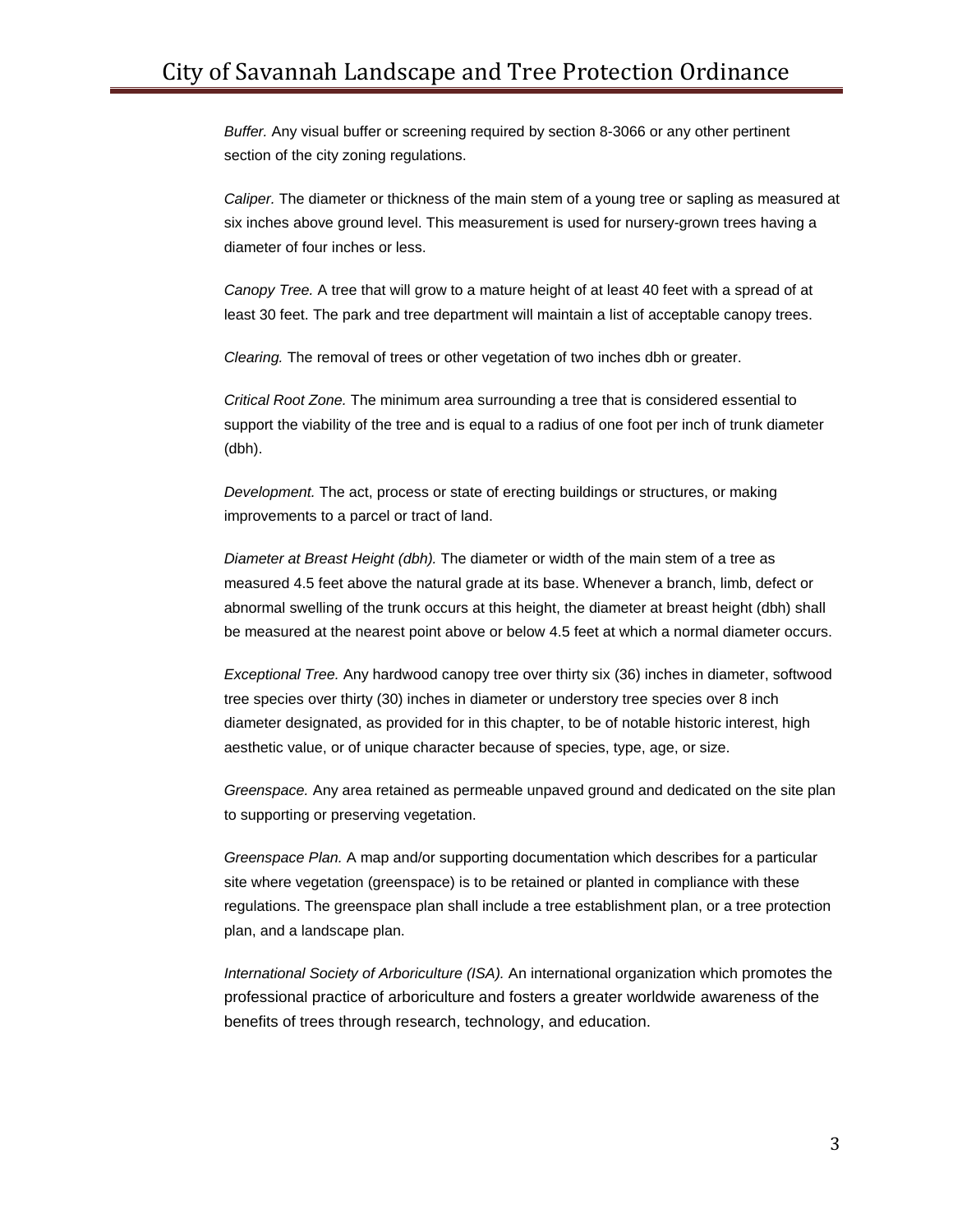*Landscape Plan.* A map and supporting documentation which describes for a particular site where vegetation is to be retained or provided in compliance with the requirements of this chapter. The landscape plan shall include any required buffer elements.

*Landscape Quality Point.* A unit of measurement which quantifies the relative value of small trees, shrubs and ground cover which are planted or retained on a given site.

*Native Tree*. Any tree species which occurs naturally and is indigenous within the region.

*Plot Plan.* A map and supporting documentation which describes for a particular site where the building(s), driveway, utility corridors and easements are to be located and where greenspace is to be retained or planted in compliance with these regulations.

*Preliminary Plan.* A plan which shows the proposed design for a commercial project or subdivision as specified in the city subdivision regulations.

*Protected Tree.* Any tree within the City of Savannah in which a permit is required for removal.

*Quality Points Factor.* A decimal fraction that is assigned to each tree species in the tree lists and is used as a multiplier in calculating the tree quality points for any tree retained on a site.

*Set-asides.* A piece of land dedicated to greenspace space by the developer or owner. Examples of set-asides include wetlands, parkland, recreation areas, medians of boulevards, etc.

*Shrub.* Any self-supporting, woody, perennial plant that usually produces several branches without any distinct head and usually does not exceed ten to fifteen feet in height at maturity.

*Sketch Plan.* A conceptual layout for a subdivision as specified in the city subdivision regulations.

*Species Diversity.* A planting or retention of diverse tree species on a site or within the community to prevent dominance by any single type of tree. The purpose of this diversity is to prevent the destruction of the entire urban forest in the event of disease or pestilence.

*Specimen Tree.* Any preferred large canopy tree species, as outlined in the Landscape and Tree Protection Ordinance Manual, that is over twenty four (24) inches in diameter at breast height (dbh).

*Tree.* A self-supporting, woody, perennial plant that usually produces a main stem or trunk with a definitely formed crown of foliage and a minimum height of ten (10) feet at maturity.

*Tree Easement.* An easement not less than ten (10) feet in width and not in conflict with any other planning requirements under the zoning and subdivision regulations for the planting and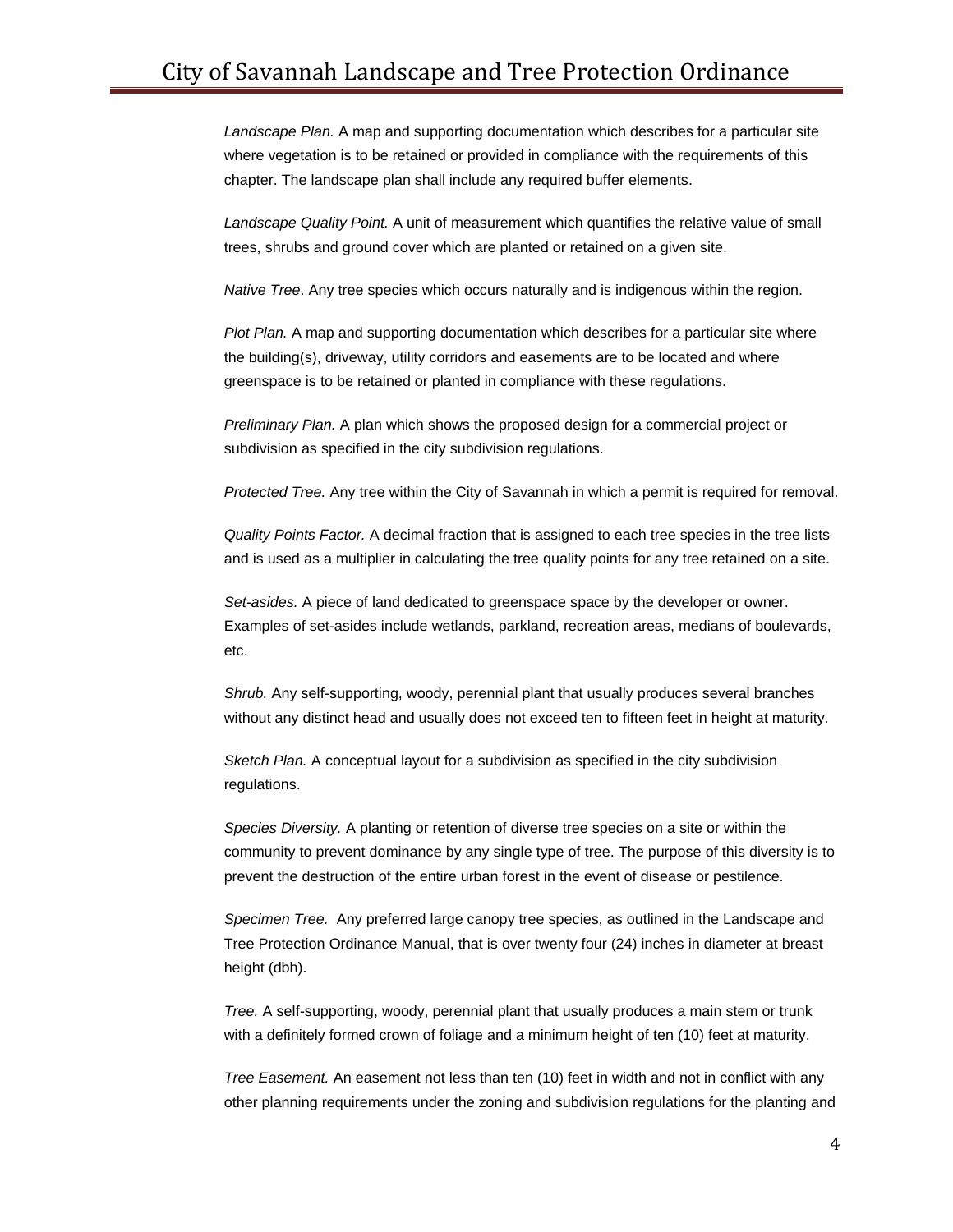establishment of canopy trees within single-family subdivisions, exclusive of utility, drainage or other easements. Administrative approval is required for easements greater than ten feet in width.

*Tree Establishment Plan.* A map and supporting documentation which describes, for a particular site where existing trees are to be planted in compliance with the requirements of these regulations, the types of trees and their corresponding tree quality points.

*Tree Fund.* The city tree protection escrow fund, established to receive funds paid in lieu of required tree quality points, or for compensation for damage or removal of city-owned trees.

*Tree Lawn.* The linear space between the back of curb and sidewalk for planting trees, flowers, grass and shrubs. Tree lawns may be existing, reclaimed or newly developed. Because they are set aside for landscaping, tree lawns shall not be used for ornaments, fencing, lighting, artwork, or parking.

*Tree Protection Plan.* A map and supporting documentation which describes, for a particular site, where existing trees are to be retained in compliance with the requirements of these regulations, the types of trees and their corresponding tree quality points.

*Tree Protection Zone.* The area surrounding a preserved or planted tree that is essential to that tree's health and survival, and is protected within the guidelines of these regulations.

*Tree Quality Point (TQP)* A unit of measurement which quantifies the relative value of trees that are planted or retained on a given site. Tree quality points quantitatively express the desirable qualities of the species with regards to size for each tree that is retained on a site. For planted trees, tree quality points are an expression of species desirability and the expected mature size of each tree.

*Tree Well.* The opening in the sidewalk used for tree planting. It is usually smaller than a tree lawn, and is often used when the physical space between a building façade or the stoop of a building and the back of the curb remains after incorporating an ADA-compliant sidewalk does not allow sufficient space for a tree lawn. Like tree lawns, tree wells may either be existing, reclaimed or newly developed. Because they are set aside for landscaping, tree wells shall be used only for trees and no other objects, or parking.

*(Ord. of 3-16-2017)*

#### **Sec. 8-11005. - General Provisions.**

(1) *Chapter Administration*. The City Manager or designee shall administer the provisions of this chapter.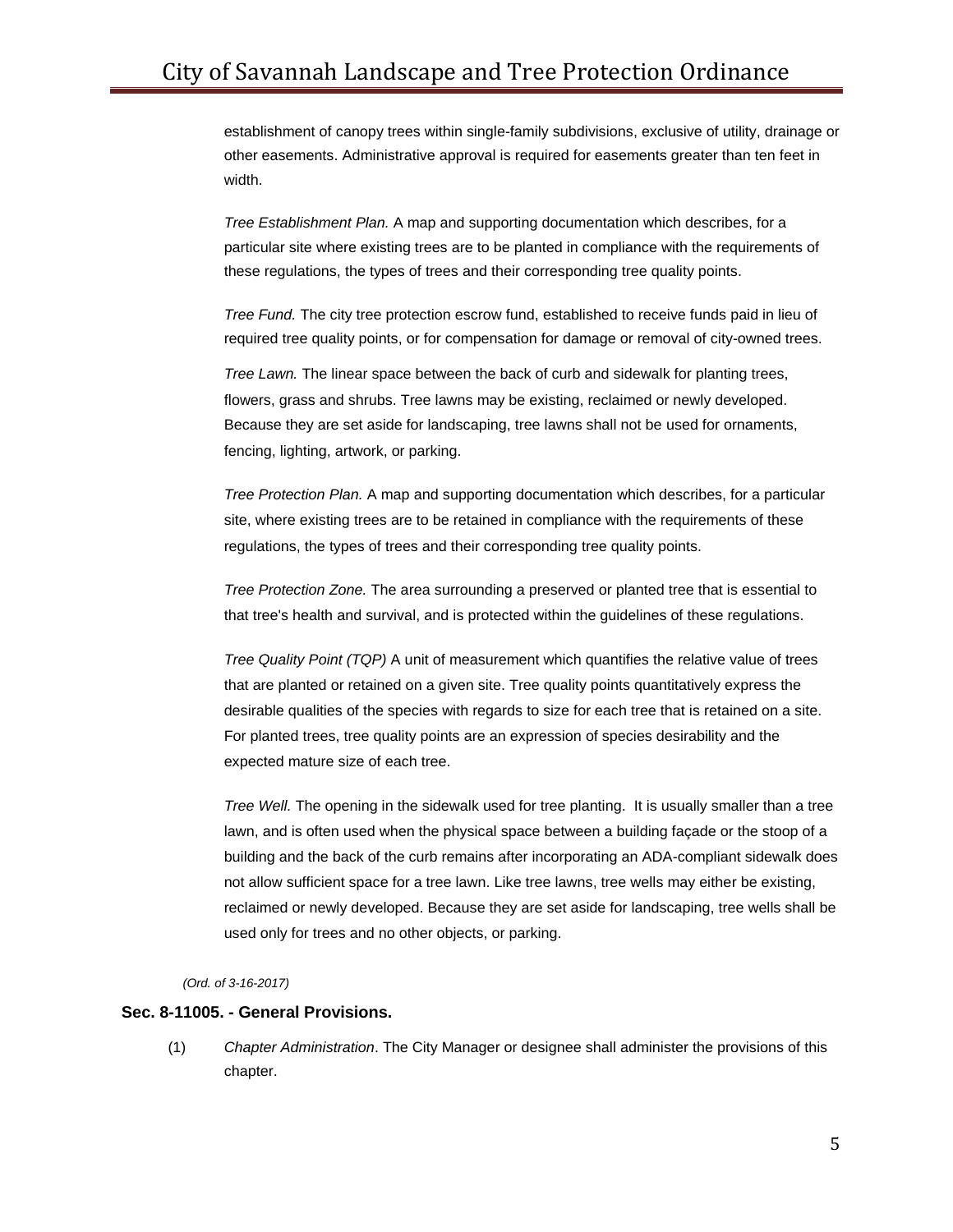## (2) *General Protection of Trees on City Rights-of-Way*

- (a) Unless otherwise permitted by an applicable city permit or license, no person shall trim, prune, or remove any tree on public property without procuring the written approval of the administrator.
- (b) No person shall plant any tree or shrub on the right-of-way without written approval, or without meeting the requirements for such planting published by the administrator.
- (c) No person shall cause damage to trees on rights-of-way or other public property. Damage is defined as cutting, carving, attaching any rope, wires, nails, signs, or other object to any such tree; or allowing any harmful gas, liquid, or solid substance to contact any tree; or to set fire or permit any fire to burn which may injure any portion of any tree; or causing unnecessary harm to tree roots through construction activities, vehicle parking, or material storage.
- (d) Any removal or damage to trees on rights-of way is subject to compensation to the city as provided in section 8-11007 or section 8-11012.
- (3) *Permit Required for Tree Removal.* Except as provided in this chapter, a property owner shall not clear (as defined in section 8-11004) or permit the clearing of property or the removal of any tree without first obtaining a clearing permit as provided for in section 8-11006.
- (4) *Protected Trees.* The following trees are protected within the City of Savannah and shall not be removed unless a permit has been approved or the requirement waived.
	- (a) On undeveloped property, any tree greater than two inches diameter at breast height (dbh).
	- (b) On developed property, any tree equal to or greater than 12 inches diameter at breast height (dbh), except for single-family residential lots.
	- (c) Any tree retained for the purpose of Tree Quality Points or greenspace requirements.
	- (d) Any tree planted for the purpose of Tree Quality Points.
	- (e) Any tree in a wetland.
	- (f) Any tree designated as a "Specimen Tree" or an "Exceptional Tree."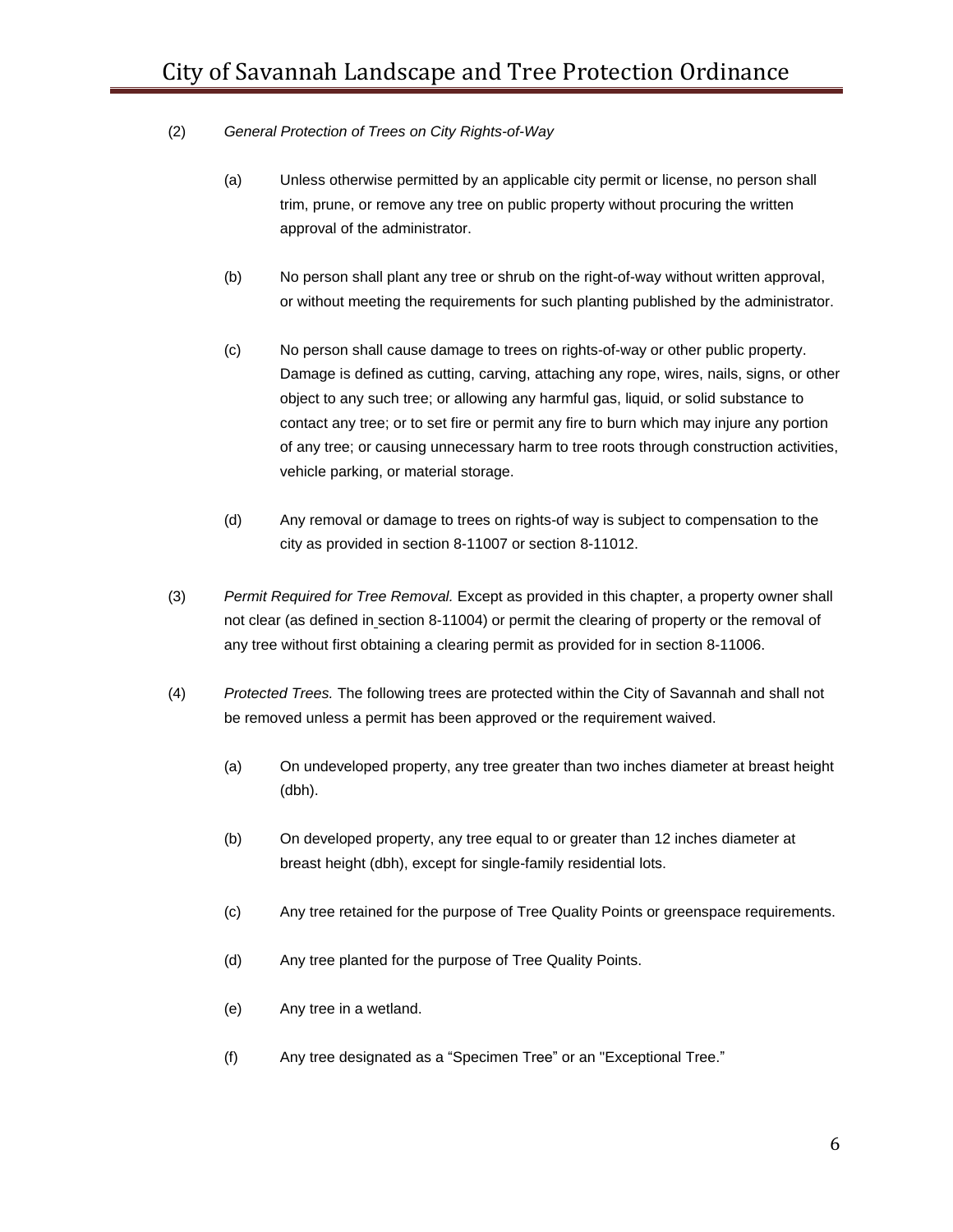- (5) *Exemptions*. The following are exempted from compliance with the permitting requirements of this chapter:
	- (a) Utility easements for power lines, pipelines, or similar facilities, except where such utilities cross tree easements, set-asides or natural buffers.
	- (b) Those portions of airports and heliports which require clear areas for safety purposes, including runways and taxiways, approach and departure clear zones.
	- (c) Land currently zoned and used for agricultural purposes for the duration of such use, provided that property rezoned for purposes other than agriculture shall be subject to the requirements in [section](http://library.municode.com/HTML/11556/level3/DIVIICOGEOR_PT4PUSE_CH10LATROR.html#DIVIICOGEOR_PT4PUSE_CH10LATROR_S4-10007TRPRRE) 8-11007.
	- (d) Residential Lots with an existing single family or duplex until such time it is converted to a non-residential or multi-family use.
	- (e) Any tree determined by an ISA Certified Arborist to be hazardous or an imminent threat to public safety. A tree assessment must be submitted in writing to the administrator for approval prior to removal.
- (6) *Tree/Landscape Quality Points Required.*
	- (a) A total of not less than 1,600 Tree Quality Points per acre is required for any parcel of land developed and may include existing trees retained and new trees planted.
	- (b) A total of 400 Landscape Quality Points per acre is required for commercial, industrial, institutional and multifamily developments.
	- (c) A total of 1200 Tree Quality Points per acre is required to be located within any parking area included in a commercial, industrial or multifamily development. The trees planted to meet these Tree Quality Points may also be used toward meeting the overall 1,600 Tree Quality Points per acre.
	- (d) Any site that is proposing a building addition or other improvements over existing developed, non-vegetated, impervious area, requiring submittal of a site plan, shall comply with the Tree and Landscape Quality Point requirements for only the portion of the site affected by the addition or improvement.
- (7) *Landscape and Tree Protection Ordinance Manual.* The city Landscape and Tree Protection Ordinance Manual is hereby adopted by reference. All land clearing, tree protection, tree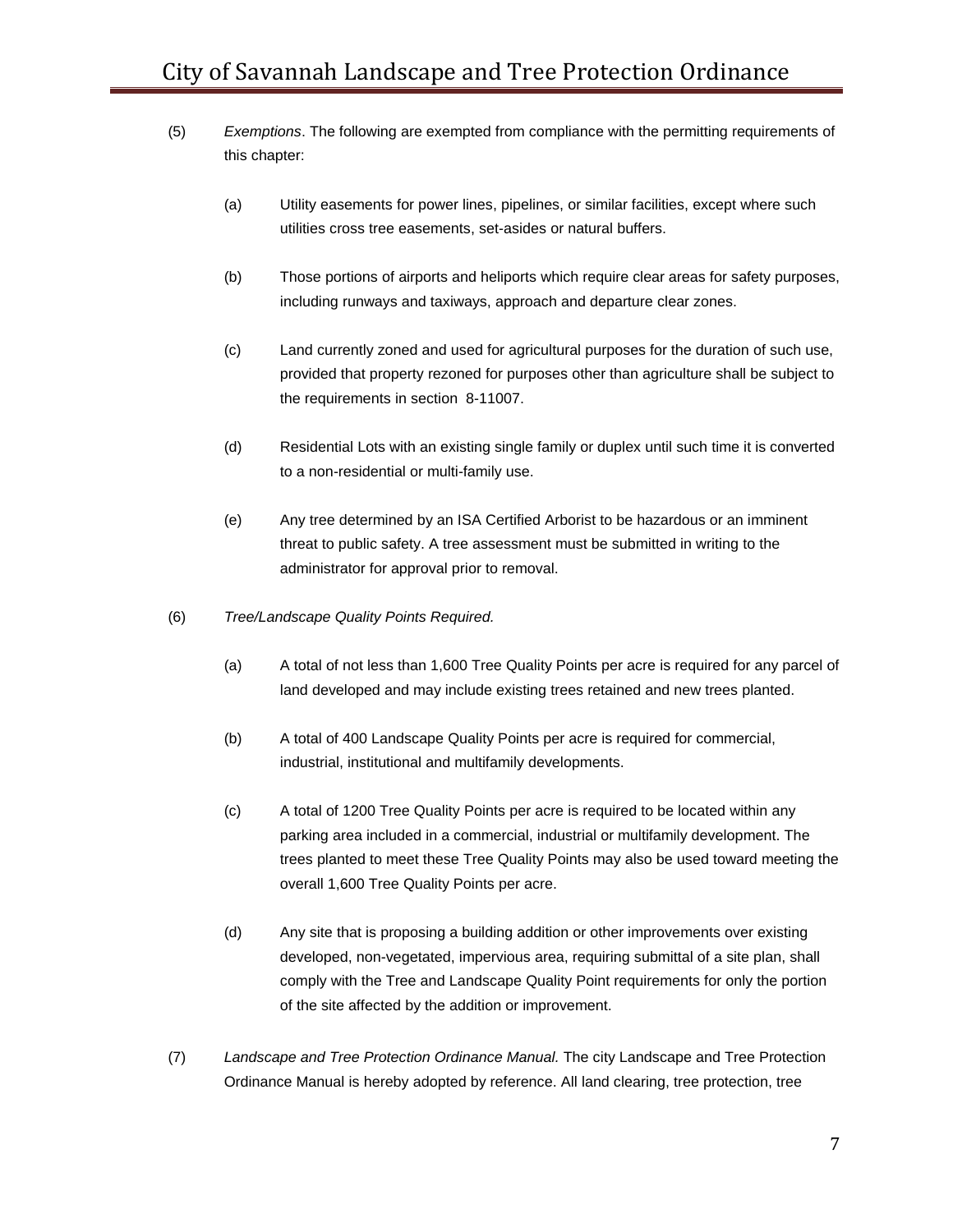establishment and landscaping shall be done in a manner consistent with the provisions contained in said manual.

- (8) *Establishment of a Tree Fund.* There is hereby created a city tree escrow fund for the purpose of receiving money paid to the city in lieu of required Tree and Landscape Quality Points, or for compensation for damage or removal of city-owned trees. The fund will be used by the city to purchase, plant, and maintain trees or landscaping on public rights-of-way, easements, or other public property.
- (9) Designation of a Specimen Tree. A tree located on commercial, industrial, institutional or multifamily property may be designated as a "Specimen Tree" if it is found by the administrator to meet the following criteria: preferred large canopy tree species, as outlined in the Landscape and Tree Protection Ordinance Manual; over twenty four (24) inches in diameter at breast height (dbh); normal proportion, characteristics and attributes for its size and species; free of disease, pest or injury; and has a life expectancy of at least 10 years. Any tree designated as a "Specimen Tree" shall be deemed desirous of preservation by the City of Savannah and given a quality points factor of two (2.0) when calculating its preserved Tree Quality Points. If a Specimen Tree cannot be properly preserved and must be removed then an additional amount of large preferred trees at the rate of one (1) tree per inch diameter over twenty four (24) will be required of the developer. These additional trees shall be planted on site as space allows and are to be in addition to the trees necessary to meet the required Tree Quality Points. Any remaining trees which cannot be located on site may either be planted off site or met through a payment to the Tree Fund, as approved by the administrator
- (10) *Designation of an Exceptional Tree.* Any hardwood canopy tree over thirty six (36) inches in diameter, softwood tree species over thirty (30) inches in diameter or understory tree species over 8 inch diameter at breast height (dbh) located on commercial, industrial, institutional or multifamily property may be designated as an "Exceptional Tree" and will thereafter be considered a public landmark and shall not be destroyed or endangered.
	- (a) *Procedure.* A tree may be nominated by written request to the Park and Tree Director, or may be nominated by the Director. The nomination will be reviewed by the Park and Tree Commission, in conjunction with a representative of the Neighborhood Association the tree lies within, and confirmed or denied by the City Manager.
	- (b) *Criteria.* The designation of an exceptional tree shall be based upon an evaluation of the tree in relation to one or more of the following criteria: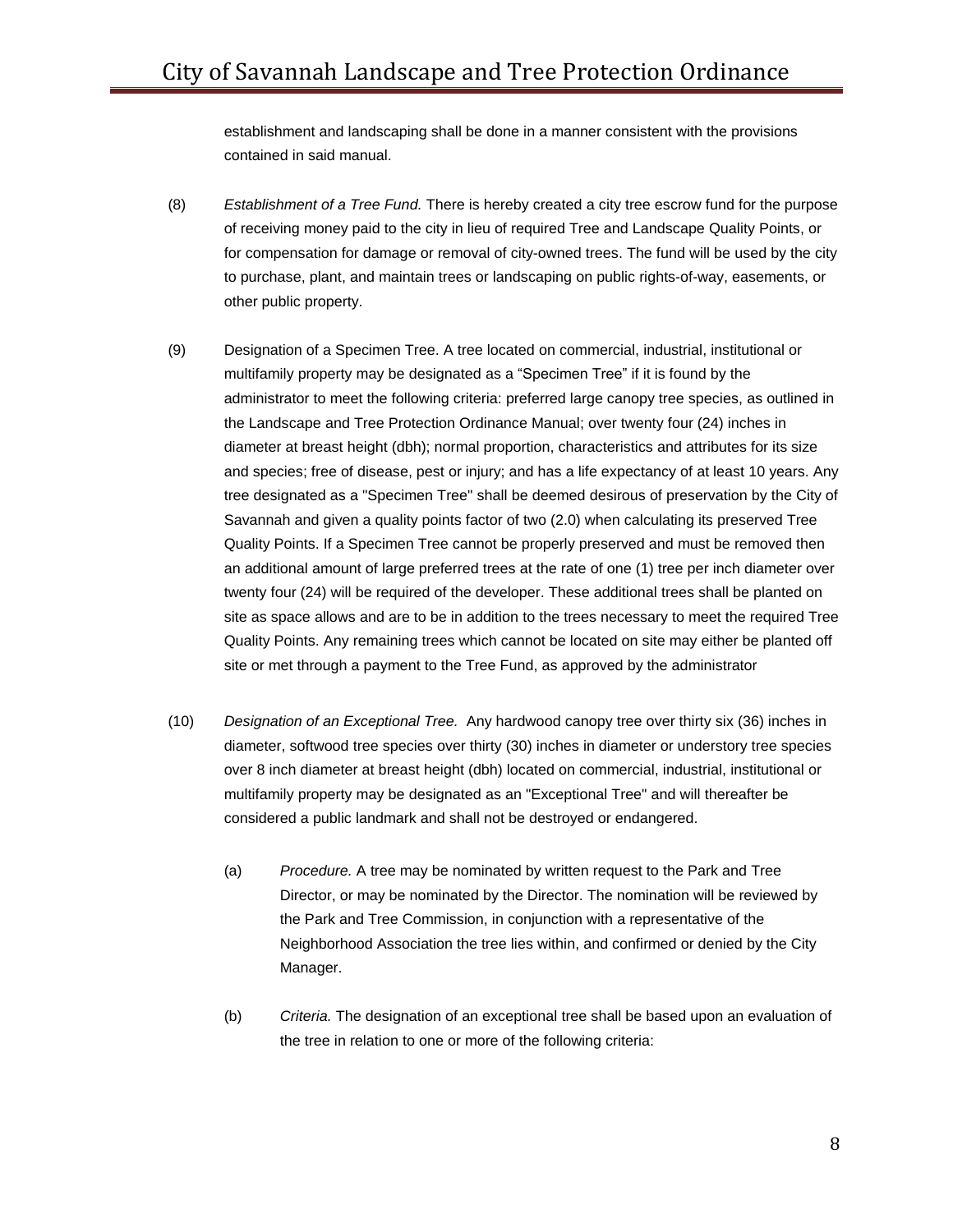- i. The tree is demonstrated to have an association with a documented historical event, or is located on an historic site.
- ii. The tree has unusually high aesthetic value.
- iii. The tree is of unique character because of its age, species, variety, location, or because of the size and development of its crown, trunk, or main stem.
- iv. The designation of an exceptional tree shall also meet all of the following criteria:
	- a. The tree is free of disease, pests and other serious injury.
	- b. The tree has a life expectancy of more than ten years.
	- c. The tree is free from structural defects which would present a hazard to the public.
- (c) *After Designation.* Any tree designated as an "Exceptional Tree" shall be protected from removal or encroachment on the critical root zone, and may be credited toward Tree Quality Points required by this chapter based on quality points factor of three (3.0). If any Exceptional Tree no longer meets the above criteria then a property owner may request a permit for removal from the administrator. Replacement for the loss of this tree will be based on one of the following: an approved contingency plan; additional planting of large preferred trees on site; contribution to the Tree Fund; or through other means of remediation approved by the administrator.

#### **Sec. 8-11006. - Permit Application Requirements.**

- (1) *Application for Land Disturbance Activities Permits.*
	- (a) *Submission Requirements.*
		- i. *Application.* Applications for permits for land disturbance activities shall be submitted by the landowner or an authorized agent on a form provided for this purpose. Such application shall be submitted to the development services department along with all required attachments. Each land disturbance activities permit application shall include the data items, plans, and other pertinent documents. Complete applications shall be transmitted to the administrator for review. The administrator shall certify approved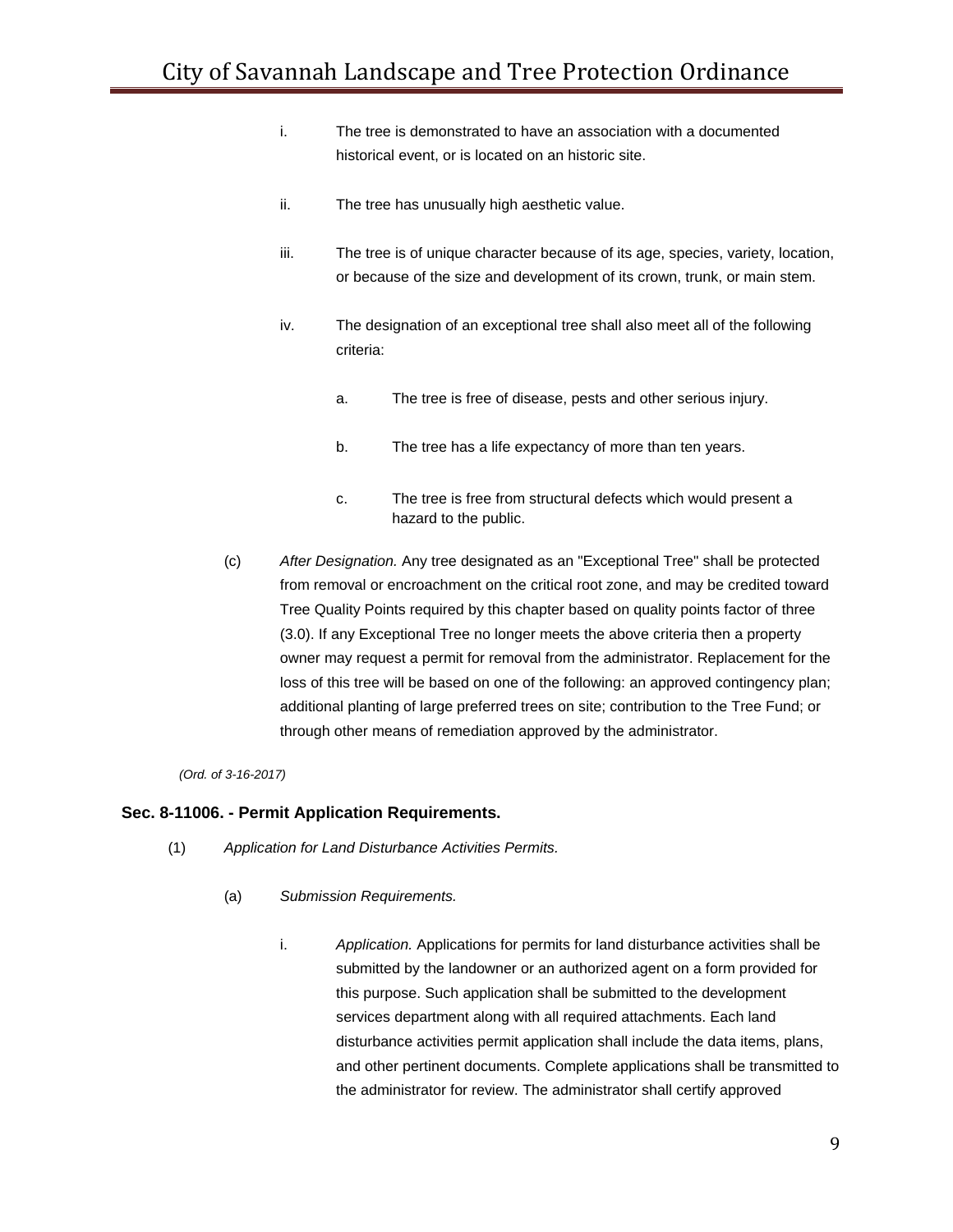applications to the Director of Development Services for the issuance of permits.

- ii. *Project Description and Plans.* Such description shall include:
	- a. Purpose of the requested permit;
	- b. Plan showing: existing and proposed land uses, buildings, parking, utilities, and light poles; specimen trees, exceptional trees, and existing trees over 6 inch diameter at breast height (dbh) to be preserved; landscaping to be used toward the required Tree and Landscape Quality Points, and other pertinent elements of development. Required plans are specified in section[s](http://library.municode.com/HTML/11556/level3/DIVIICOGEOR_PT4PUSE_CH10LATROR.html#DIVIICOGEOR_PT4PUSE_CH10LATROR_S4-10008DERE) 8-11008 an[d](http://library.municode.com/HTML/11556/level3/DIVIICOGEOR_PT4PUSE_CH10LATROR.html#DIVIICOGEOR_PT4PUSE_CH10LATROR_S4-10009RECEOCMAPECO) 8-11009.
	- c. A boundary survey which shall include the location of all easements, building setback lines, nearby zoning district boundaries;
	- d. A location map at a scale of one inch equals 1,500 feet or larger, showing the location of the property within the city.
- (b) If a permit is denied, the reason for denial shall be furnished to the applicant in writing, either electronically or by mail.
- (c) The administrator may waive the requirement for one or more of the plans listed in subsection (a), upon finding that three or fewer trees are being proposed for removal, no grading is to occur, and such removal will not be contrary to the purpose of these regulations.
- (2) *Procedures for Land Disturbance Permit for Non-Residential and Multi-Family Developments.*
	- (a) A predevelopment site visit shall be scheduled between the owner/agent and the administrator. This meeting may be waived by the administrator at the request of the owner.
	- (b) The owner or developer shall submit the tree protection, tree establishment and the landscape plans, together with other required drawings, to the development services department for review by the administrator.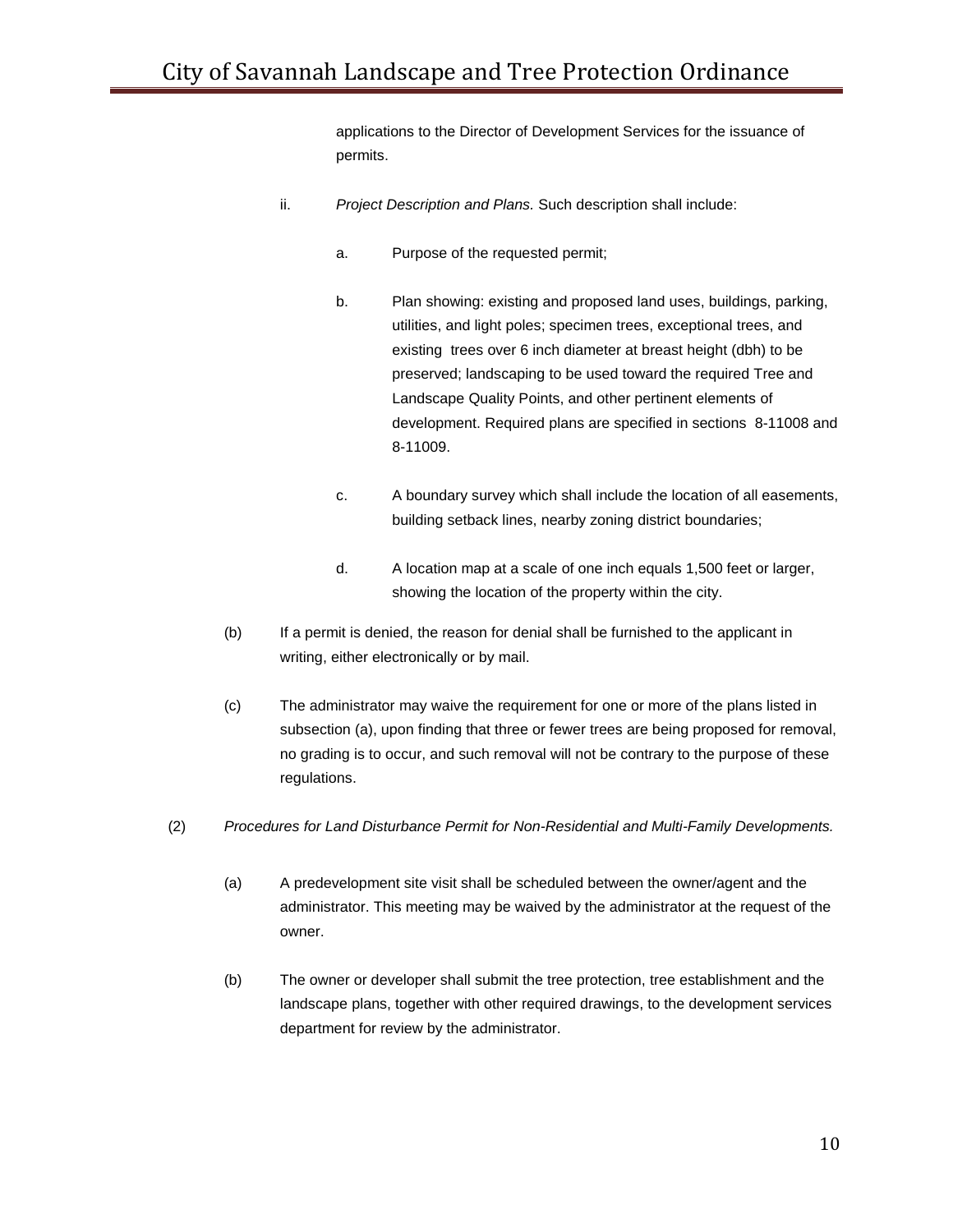- (c) All landscape and tree planting plans for sites over one acre shall be prepared by a registered landscape architect. Plans for sites of less than one acre may be prepared by other registered professionals with competency in landscape design.
- (d) A preconstruction meeting shall be scheduled among the owner, agent, contractors, appropriate city staff and the administrator prior to issuance of land disturbance permits. This meeting shall establish the location of temporary buildings or trailers, temporary utilities, installation of tree protection and erosion control devices, storage of materials, etc. Forty-eight hours' notice shall be given to schedule the site visit.
- (e) Tree protection shall be installed by the owner/agent and inspected by the administrator immediately after the issuance of a land disturbance permit.
- (3) *Procedures for Land Disturbance Permit for Street Right-of-Way, Utility and Drainage Easements in New Single-Family Residential Subdivision Development*
	- (a) A land disturbance permit is required as a prerequisite for clearing rights-of-way and drainage and utility easements in a new residential subdivision.
	- (b) A predevelopment site visit shall be scheduled between the owner/agent and the administrator. This meeting may be waived by the administrator at the request of the owner.
	- (c) After approval of the sketch plan, the centerlines and rights-of-way of the proposed roadways shall be staked at 100-foot stations to enable field review by the administrator.
	- (d) The developer shall show how required tree quality points are to be met in the subdivision or phase of subdivision for which the land clearing permit is sought. This may be shown on a separate greenspace plan or on one of the other construction drawings and shall be submitted to the administrator for review. The greenspace plan shall show the total tree quality points for the site, any set-aside areas and trees to be protected and the number of required canopy trees to be provided.
	- (e) Tree protection for set-asides and/or for any existing tree proposed for tree quality points within the rights-of-way or easements where clearing is to occur shall be installed by the developer and inspected by the administrator prior to issuance of a land disturbance permit.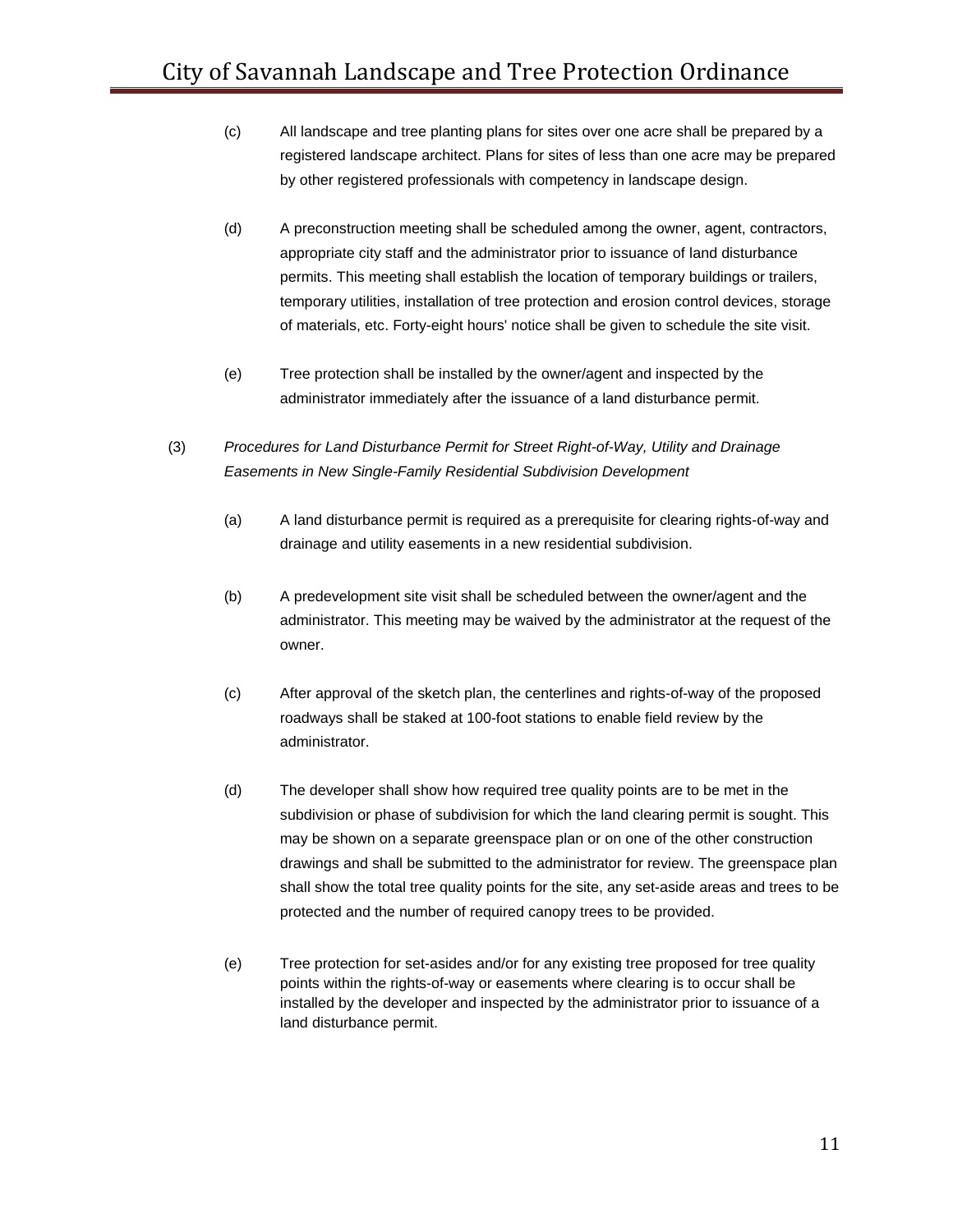- (4) *Procedures for Obtaining Land Disturbance Permit for Lots.* A land disturbance permit is required as a prerequisite for acquiring a building permit on a lot in a new residential subdivision.
	- (a) A plot plan shall be submitted to the Development Services department by the building permit applicant. The plot plan shall show lot dimensions, buildings, driveways, easements, utility corridors and the location of trees to be protected and/or planted. The plot plan shall also include the species and diameter at breast height (dbh) for preserved trees, and caliper for planted trees, and a Tree Quality Point summary for all preserved and/or planted trees. The plot plan shall also show where tree protection devices are to be located with respect to trees to be preserved.
	- (b) The permit center shall forward a copy of the plot plan to the administrator for review and approval.
	- (c) A building permit applicant who owns more than one lot in the same phase of a new subdivision may aggregate or average tree quality points as long as the total tree quality points for all of the lots equals or exceeds the minimum required Tree Quality Points for the combined lots. Where the amount of required Tree Quality Points varies from the approved greenspace plan, the building permit applicant shall show how the required points shall be met on the plot plans.
	- (d) Tree protection devices around trees to be preserved, as shown on the plot plan, shall be installed by the building permit applicant and inspected by the administrator immediately after the issuance of a land disturbance permit.
- (5) *Procedures for Approval of Underbrushing.* The administrator may approve underbrushing and removal of trees or other vegetation up to four inches in diameter upon finding that:
	- (a) Sufficient tree cover exists such that the removal of such trees will limit or prevent compliance with other requirements of this chapter.
	- (b) The removal of such trees is not in conflict with the purpose and intent of these regulations.
- (6) *Timber Harvesting Requirements for Property Not Zoned for Agricultural Purposes.*
	- (a) *Applicability.* All properties, other than those zoned and used for agricultural activities, which propose timber harvesting or clear cutting shall comply with the following provisions.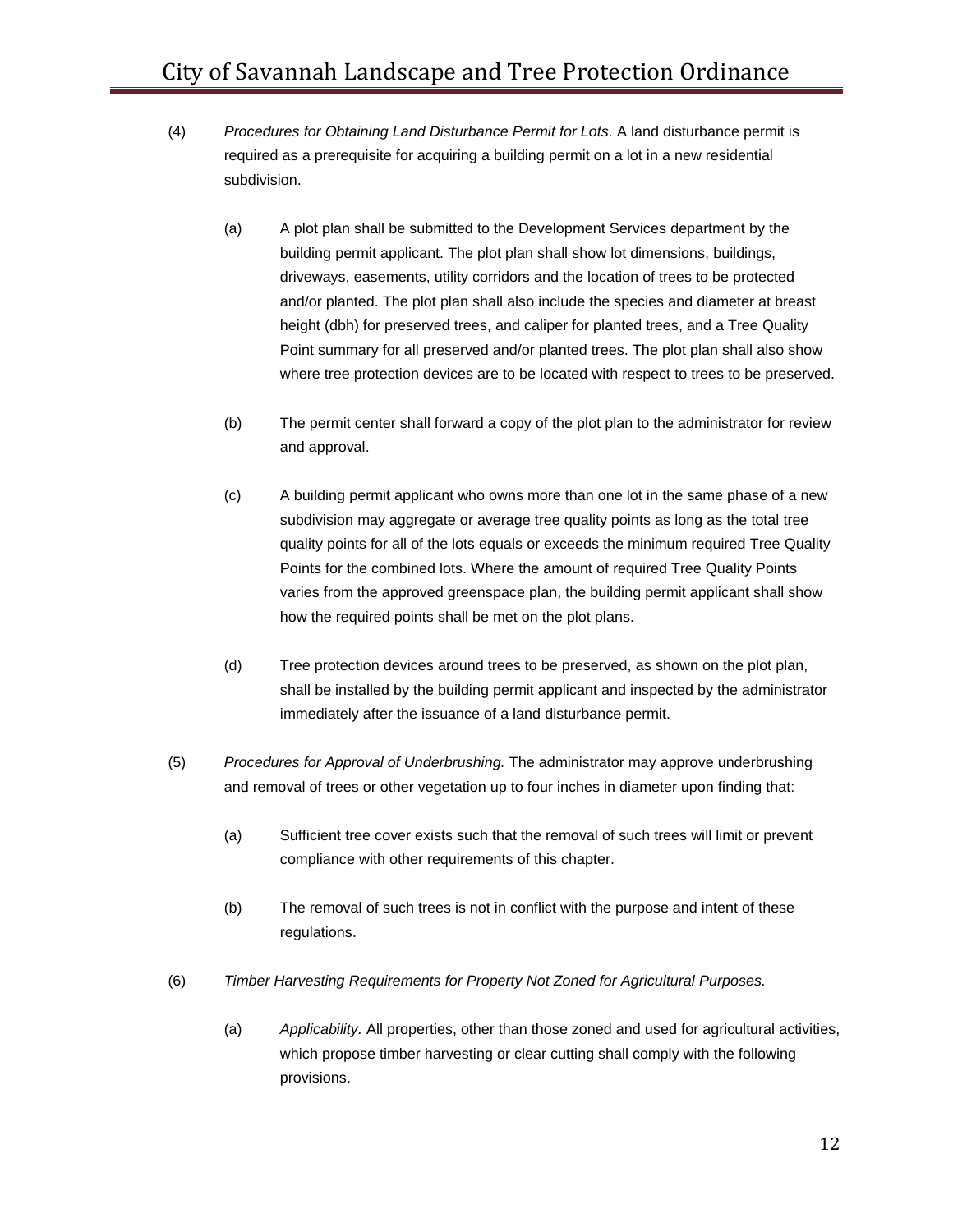- (b) *Procedures.*
	- i. *Permits Required for Timber Harvest.* A land disturbance permit is required prior to the timber harvest.
	- ii. *Plans Required for Timber Harvest.* A plan for development of the land and a harvest plan shall be submitted to the Development Services department for review and approval prior to the issuance of a land disturbance permit.
	- iii. *Timber Harvest and Reforestation Plan.* The timber harvest and reforestation plan shall identify areas where trees are to be retained or planted on site, along with the density, species and Tree Quality Point value. All required buffers shall be retained or installed as per the buffer requirements in the city zoning regulations and/or any additional buffers required by the Metropolitan Planning Commission. The reforestation plan shall be prepared by a registered forester and shall be reviewed by the administrator.
	- iv. *Reforestation and Tree Protection Standards.* A minimum of 1,600 Tree Quality Points per acre shall exist on the parcel after the timber harvest, utilizing one or more of the following methods:
		- a. *Residual Stands of Trees.* Tree Quality Points may be given to residual stands of trees which are existing on the site and are protected during the harvesting process.
		- b. *Buffer Areas.* Tree Quality Points may be given to trees located within buffer areas.
		- c. *Reforestation Areas.* Where the site is to be used for continual timber growth or silviculture, such land shall be considered a reforestation area. In order to comply with the provisions of this section, a tree establishment plan shall be submitted. This shall consist of the establishment of native tree seedlings using traditional forestry methods and best management practices. A minimum of 600 seedlings per acre shall be planted on the site by the end of the first planting season following the timber harvest. A minimum survival rate of 350 trees per acre will be maintained after the first complete growing season.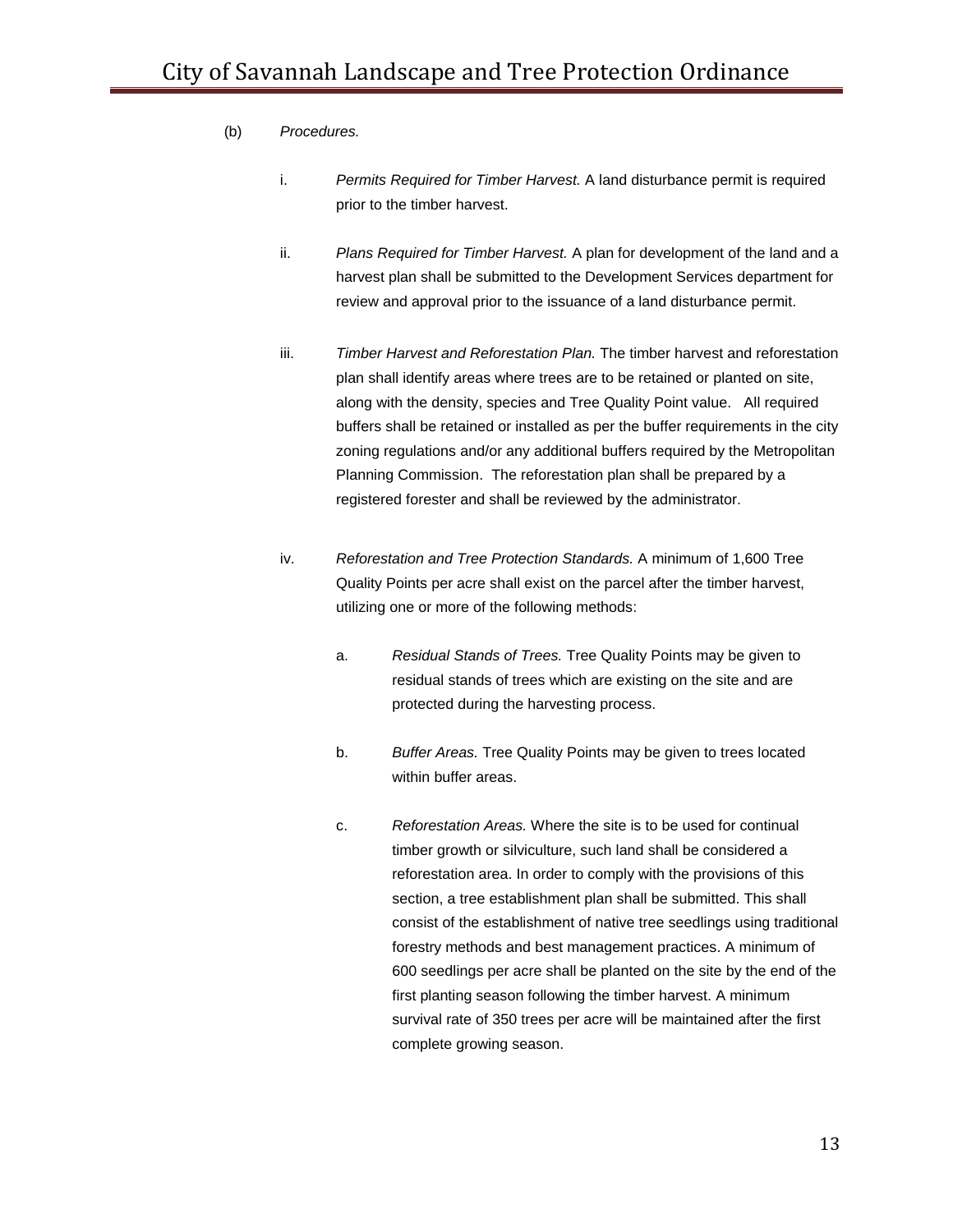d. *Tree Establishment Plan.* If an insufficient number of Tree Quality Points are left on the site following the timber harvest, a tree establishment plan shall be submitted to the administrator showing the location of the trees to be planted, their species, size and tree quality point listing.

#### *(Ord. of 3-16-2017)*

#### **Sec. 8-11007. - Tree Protection Requirements.**

- (1) *Protection of Preserved or Planted Trees.* Tree protection zones shall be established and maintained on a site for all trees, preserved or planted, for which tree quality points are to be claimed. The following provisions apply to such zones and the trees within them:
	- (a) A tree protection plan and details shall accompany all applications for land-clearing and/or land-disturbing activities identifying where and how existing trees are to be protected during clearing and construction of the project. Such plan and details shall be approved by the administrator upon a finding that the plan adequately addresses the criteria set forth in the Landscape and Tree Protection Ordinance Activities Manual.
	- (b) The minimum dimension of the tree protection zone shall be one foot of radius per inch diameter breast height, measured from the center point of the trunk, provided that in no case shall the protection zone be less than a radius of 2.5 feet. The tree protection zone shall be surrounded, at minimum, by a four-foot temporary chain link fencing as illustrated in the city's specifications and standards and in the Landscape and Tree Protection Ordinance Activities Manual.
	- (c) If a determination is made by the administrator that 75 percent of the Tree Quality Points for a site are to be provided by one or more mature trees of greater than 30 inch diameter at breast height (dbh), a contingency planting plan shall be required. The contingency plan will indicate locations where trees can be planted for Tree Quality Point credits in the event of loss of retained trees.
	- (d) The area within any tree protection zone must remain open and unpaved. The use of perforated pavers or other surface allowing water infiltration may be allowed subject to the approval of the administrator.
	- (e) No root raking shall be allowed within any tree protection zone at any time during clearing, grading or construction of the project.
	- (f) No trenching shall be allowed within any tree protection zone at any time during clearing, grading or construction of the project.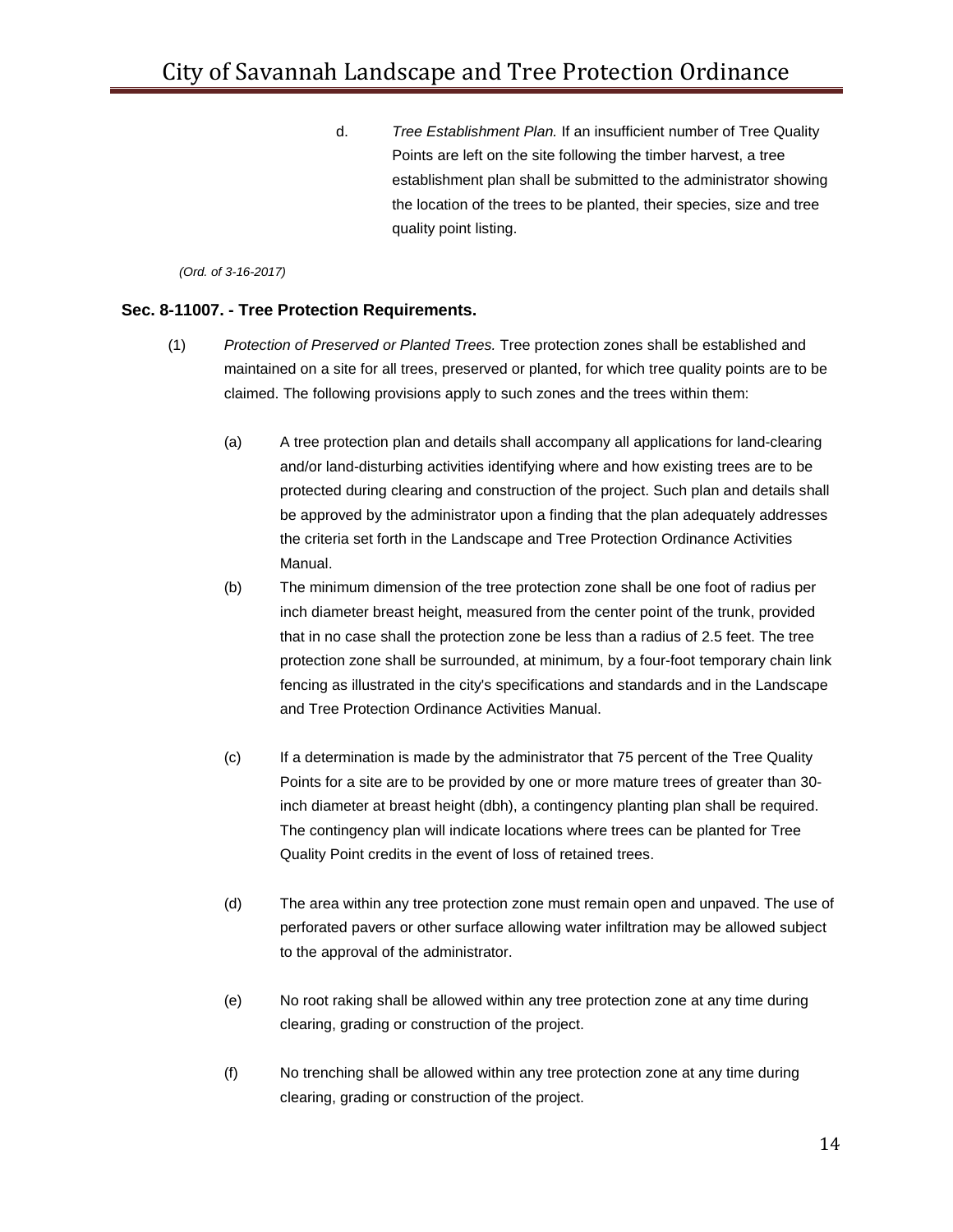- (g) No vehicles shall be parked, or construction material stored or substances poured or disposed of or placed within any tree protection zone at any time during clearing or construction of the project.
- (h) No change in grade within the tree protection zone shall be allowed around existing trees except for a maximum addition of two inches of mulch unless approved by the Administrator.
- (i) To the extent possible all site work shall be planned and conducted in a manner that will minimize damage to protected trees from environmental changes such as lowered water table, altered site drainage, or any other land disturbance within or immediately adjacent to the critical root zones of the trees.
- (j) Tree wells or tree walls (islands) shall be constructed as needed to protect preserved trees from grade changes which result in changes of water supply to the tree protection zone. Adequate means for drainage of excess moisture from the tree protection zone shall be provided if tree wells or tree walls are constructed.
- (k) Any required remediation for preserved trees which have been impacted by development shall be based upon a recommendation from an International Society of Arboriculture Certified Arborist and approved by the administrator. A monitoring period of five (5) years shall be required to ensure proper treatment is being performed and that the health of the tree is recovering.
- (2) *Protection of Public Trees.*
	- (a) A property owner responsible for any land-disturbing activity within proximity to the critical root zone of a tree located on city property shall provide for the protection of such tree to the standards described in these regulations. All work on city rights-ofway requires a permit from the city.
	- (b) A property owner responsible for a land-disturbing activity that causes damage to a tree which affects the health or growth of such tree, or requires removal of a tree, shall compensate the city for such tree loss or damage as set forth below.
		- 1. The administrator shall establish the Tree Quality Points for the removed or damaged tree. The property owner responsible for the land-disturbing activity which caused the removal or damage to such tree shall compensate the city for such tree loss or damage under one of the following options, subject to the approval of the administrator.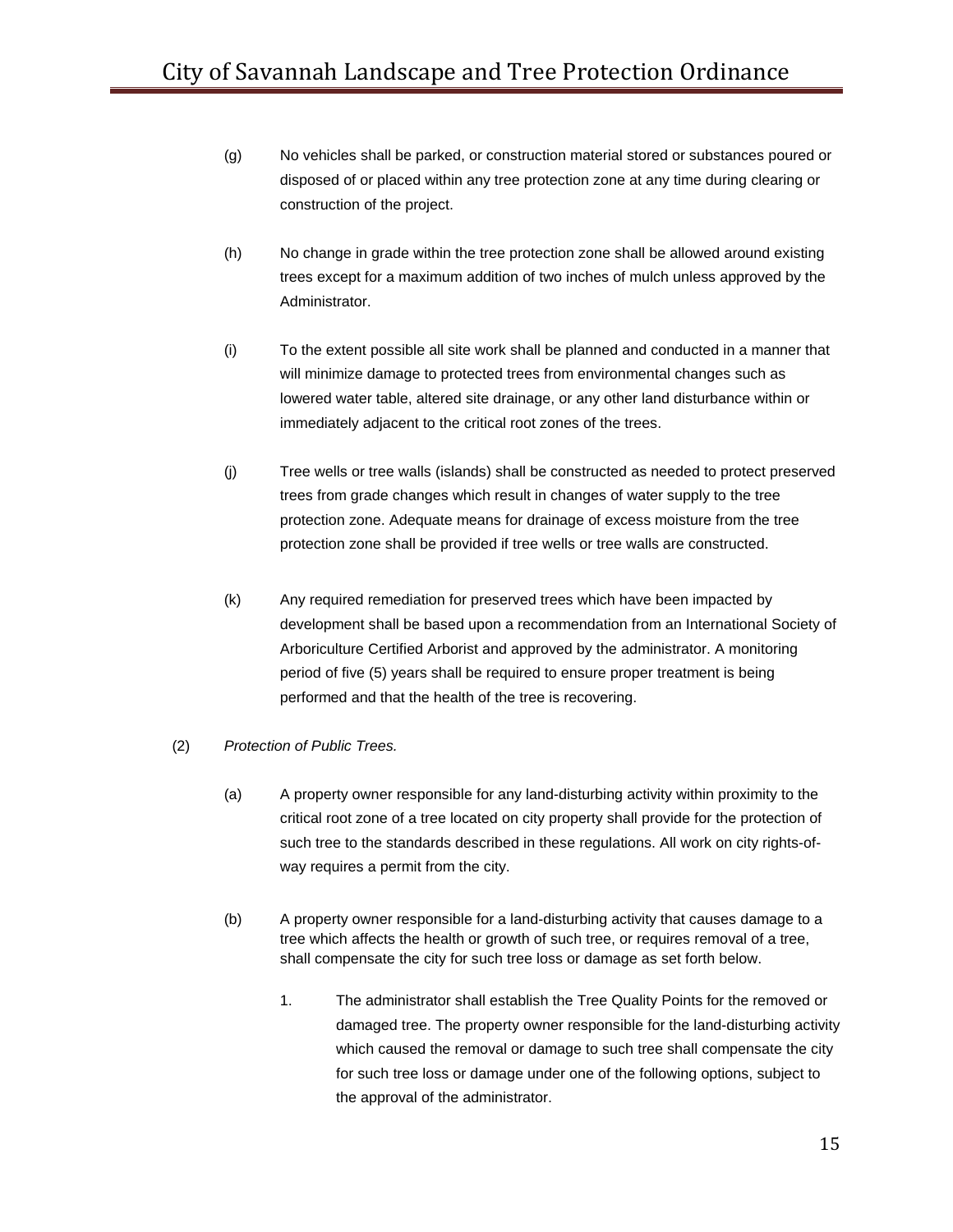- a. Plant or preserve additional trees on the development site that equals or exceeds the value of the Tree Quality Points that were assessed for the removed or damaged tree.
- b. Plant trees on adjacent city rights-of-way to equal or exceed the value of the Tree Quality Points that were assessed for the removed or damaged tree.
- c. Make payment to the tree fund assessed for the removed or damaged tree in accordance with section 8-110012.
- d. Meet any equivalent combination of the above as approved by the administrator.
- 2. Upon approval by the administrator of the method for compensating the city for the subject tree loss, the owner shall submit a revised tree protection and tree establishment plan which incorporates the approved tree compensation plan to the administrator for approval.

## **Sec. 8-11008. - Design Requirements.**

- (1) *Non-Residential and Multi-Family Development.*
	- (a) *Applicability.* Except as provided in this chapter, a greenspace plan shall be submitted for all proposed commercial, industrial or multifamily development. Such plan shall include a tree protection, tree establishment and landscape plan. Such plans shall conform to the standards and requirements of these regulations.
	- (b) *Greenspace Standards.*
		- i. A minimum of 20 percent of the total land area of the development shall be devoted to greenspace.
		- ii. Sidewalks, curbing, or any other paved or impermeable surfaces within the greenspace area shall not count towards the 20 percent minimum greenspace requirement.
		- iii. For all sites of one acre or larger no more than 50 percent of trees planted shall be of the same species in order to increase species diversity.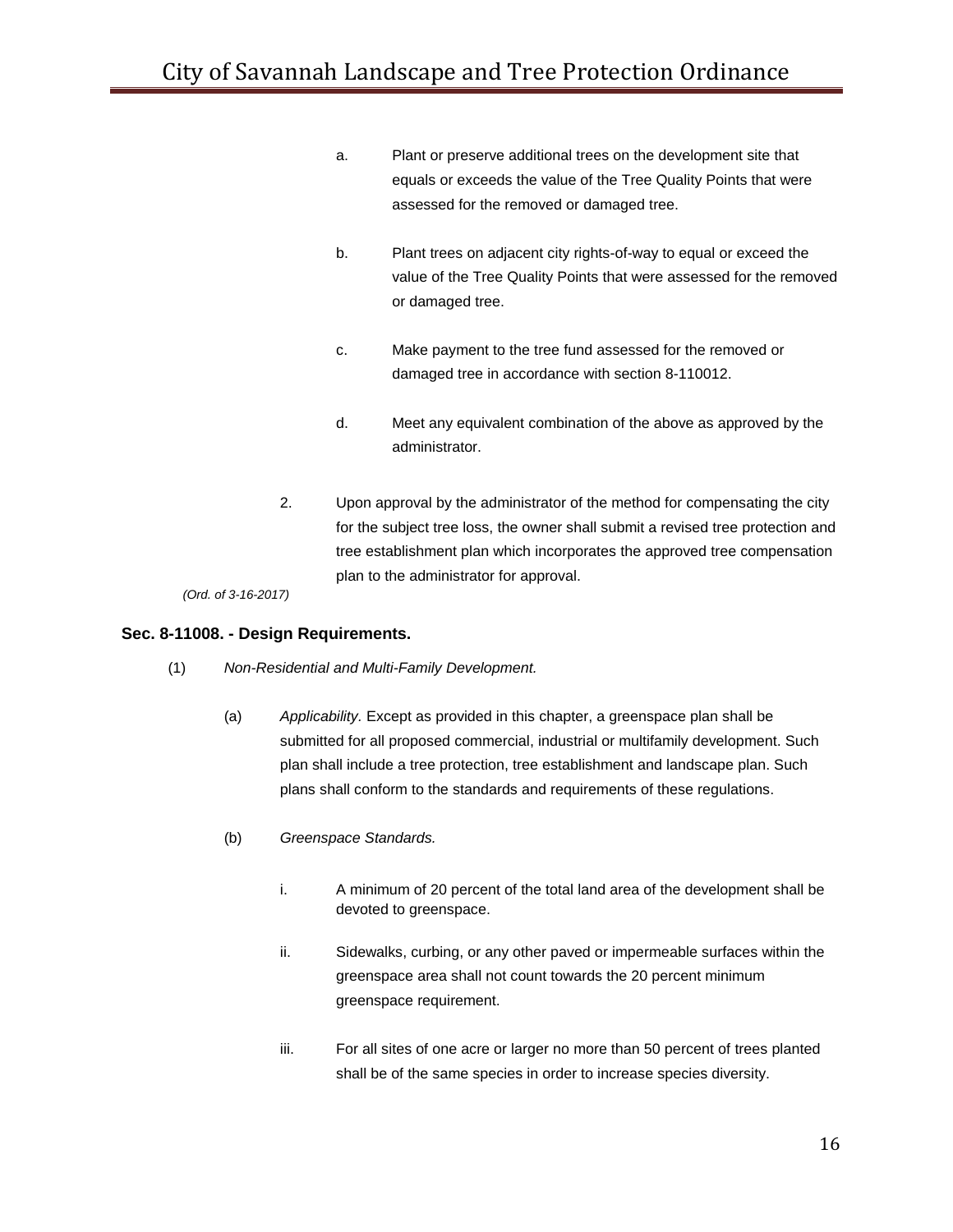- iv. Existing groups of trees shall be retained wherever possible.
- v. Show all specimen trees within the property to be developed and how they will either be preserved or mitigated.

# (c) *Parking Areas.*

- i. A minimum of 1,200 Tree Quality Points per acre in canopy trees shall be planted and/or preserved within landscaped islands and medians located between parking bays. Landscape Quality Points may also be planted in these areas.
- ii. Canopy trees planted in parking islands shall have 400 square feet of unpaved soil for root development. The standard tree island shall be 20 feet by 20 feet; provided, however, that where the islands are an extension of a ten-foot-wide landscape median, the islands may be reduced in width to 16 feet.
- iii. Islands shall not be separated by more than 12 parking spaces, including the landscaped ends of drive aisles, and shall be designed so as to minimize foot traffic across them.
- iv. Light poles, power poles, utility boxes or utility vaults shall be located such that they do not interfere with the planting and growth of large canopy trees in and around parking lots. This includes, but is not limited to, the restriction of said utility poles and vaults from being located within tree islands or within 20 feet of any such trees along the perimeter of parking areas. All proposed lighting must be shown on the Landscape Plan submitted for review in order to verify no such conflicts exist prior to the final acceptance of a development plan.
- v. The use of porous paving within parking lots to provide root space for planted and preserved trees to meet the necessary rooting space requirement may be allowed at the discretion of the administrator.
- (d) *Buffers.* Existing and/or planted canopy, understory trees, and planted evergreen shrubs may be incorporated into buffer areas as defined by the city zoning ordinance. Such planting shall be credited for quality points provided that other standards and requirements of the chapter are met.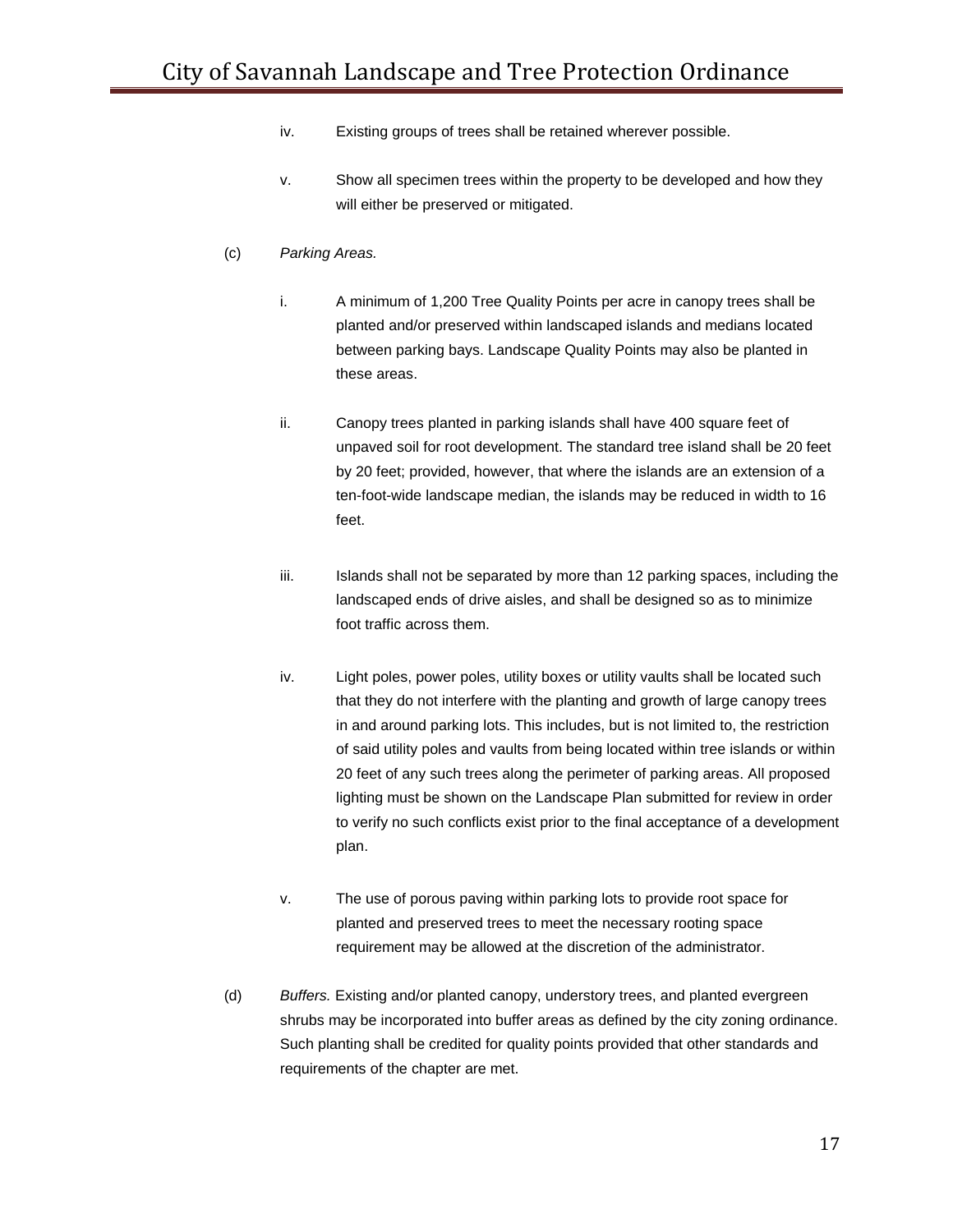- (e) Tree Lawns.
	- i. The construction of a tree lawn is required when a property is developed, rehabilitated, or improved for non-residential or multifamily purposes. Tree lawns shall be new when established or restored as new when they existed historically or exist within the current nearby context in accordance with the Tree Lawn Policy Section of the Landscape and Tree Protection Ordinance Compliance Manual (Manual) and other applicable laws, codes, ordinances, and policies.
	- ii. When historic items or materials exist within a tree lawn, such as curbs, markers, monuments, and other objects, these items shall be preserved and remain in situ. If temporary removal or relocation of historic materials is necessary, this shall be noted on the development plans for review and approval by the appropriate City Department.
	- iii. The requirement of a tree lawn will depend on the available sidewalk space and accessibility for the disabled, as described in the Manual, and all applicable laws and policies. Depending on conditions described in the Manual, a tree well may be established in place of a tree lawn.
	- iv. Tree lawns are for the planting of trees, shrubs, grass, and flowers as outlined in the Manual. The addition of any structure or item within the rightof-way will require an Encroachment Permit, with the exception of city maintained structures, such as fire hydrants, parking meters, and other structures.
	- v. The construction of a tree lawn or tree well will require a Right-of-Way Permit.
	- vi. If space or other restrictions, as discussed in the Manual, do not permit either tree lawns or tree wells, the development is exempt from these provisions.
- (f) *Landscaping Standards.*
	- i. *Landscape Quality Points Requirement.* The required 400 Landscape Quality Points per acre shall be provided through the planting of small trees, shrubs, vines and/or ground cover.
	- ii. *Locations for Landscape Quality Points.* Such plantings may be located in the following areas: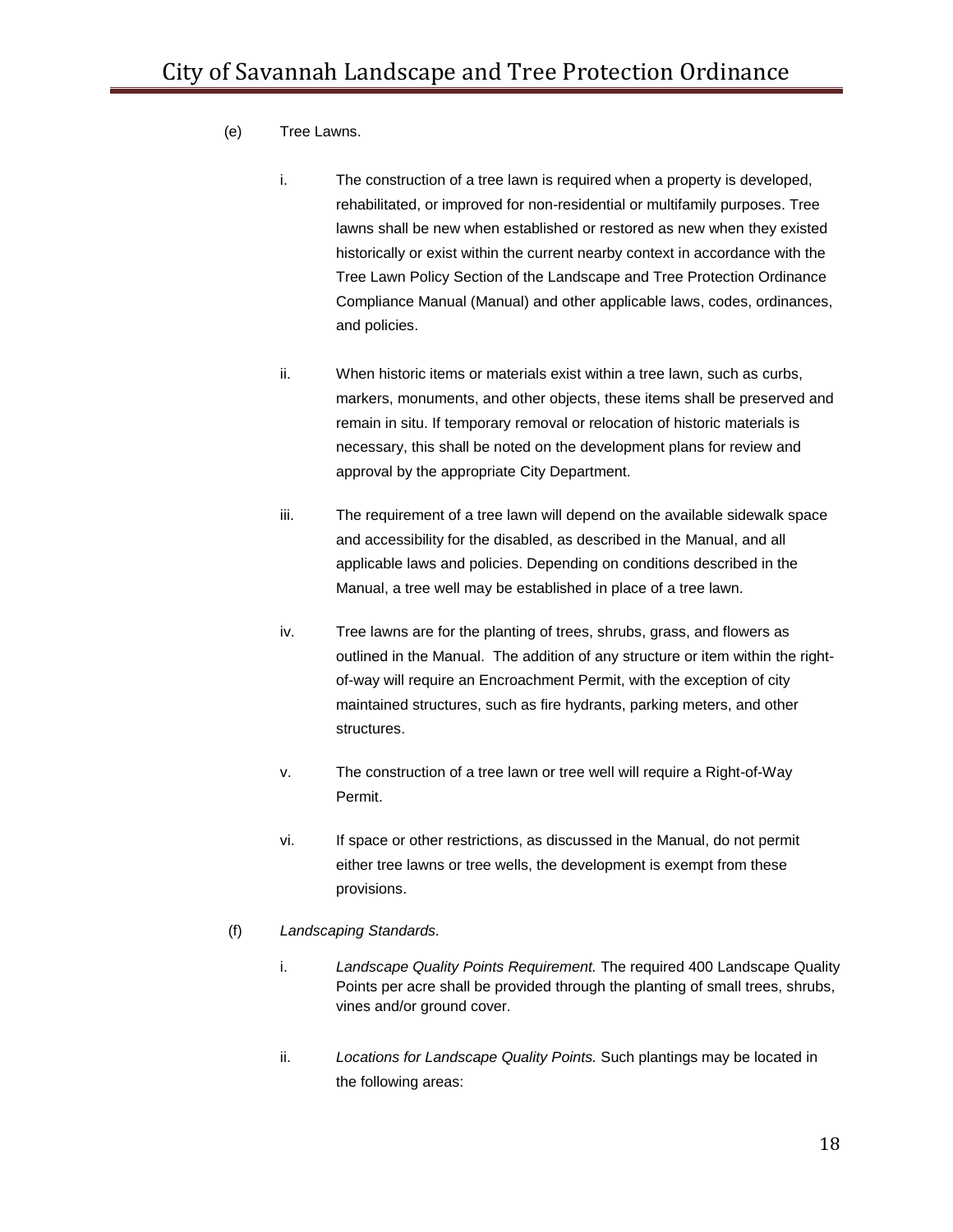- a. Front yard development setback.
- b. Parking areas: islands and medians.
- c. Buffers.
- d. Areas adjacent to buildings.
- (g) *Special Cases.*
	- i. *Insufficient Space for Trees on Site.* If the required Tree Quality Points cannot be met on site due to lot size and allowable lot coverage, trees shall be planted off site or payment made to the tree fund. Off-site planting location or payment must be approved by the administrator.
	- ii. *Insufficient Space for Landscaping on Site*. If the required Landscape Quality Points cannot be met on site due to lot size and allowable lot coverage, payment shall be made to the tree fund.
	- iii. *Car/Boat/Trailer Sales Lots.* The requirement of canopy cover in the outdoor display, sales and storage areas may be waived for such uses only if the requirements have been met elsewhere on the site. The required 400 Landscape Quality Points per acre, however, shall be provided in this area to break up large expanses of pavement.
		- a. Employee and customer parking areas shall be clearly delineated to separate them from outdoor display, sales, and storage areas. Such parking areas shall provide 1,200 Tree Quality Points per acre in canopy trees and 400 Landscape Quality Points per acre in landscaping.
- (2) *Single-Family Residential Subdivisions.*
	- (a) *Tree Quality Points Required.* One thousand six hundred Tree Quality Points per acre shall be provided within the subdivision. The total Tree Quality Points shall be achieved through the required planting of canopy trees within tree easements, protecting existing trees, planting within set-asides established and maintained by the developer or successor, or as provided in this section for special cases.
	- (b) *Plans Required.*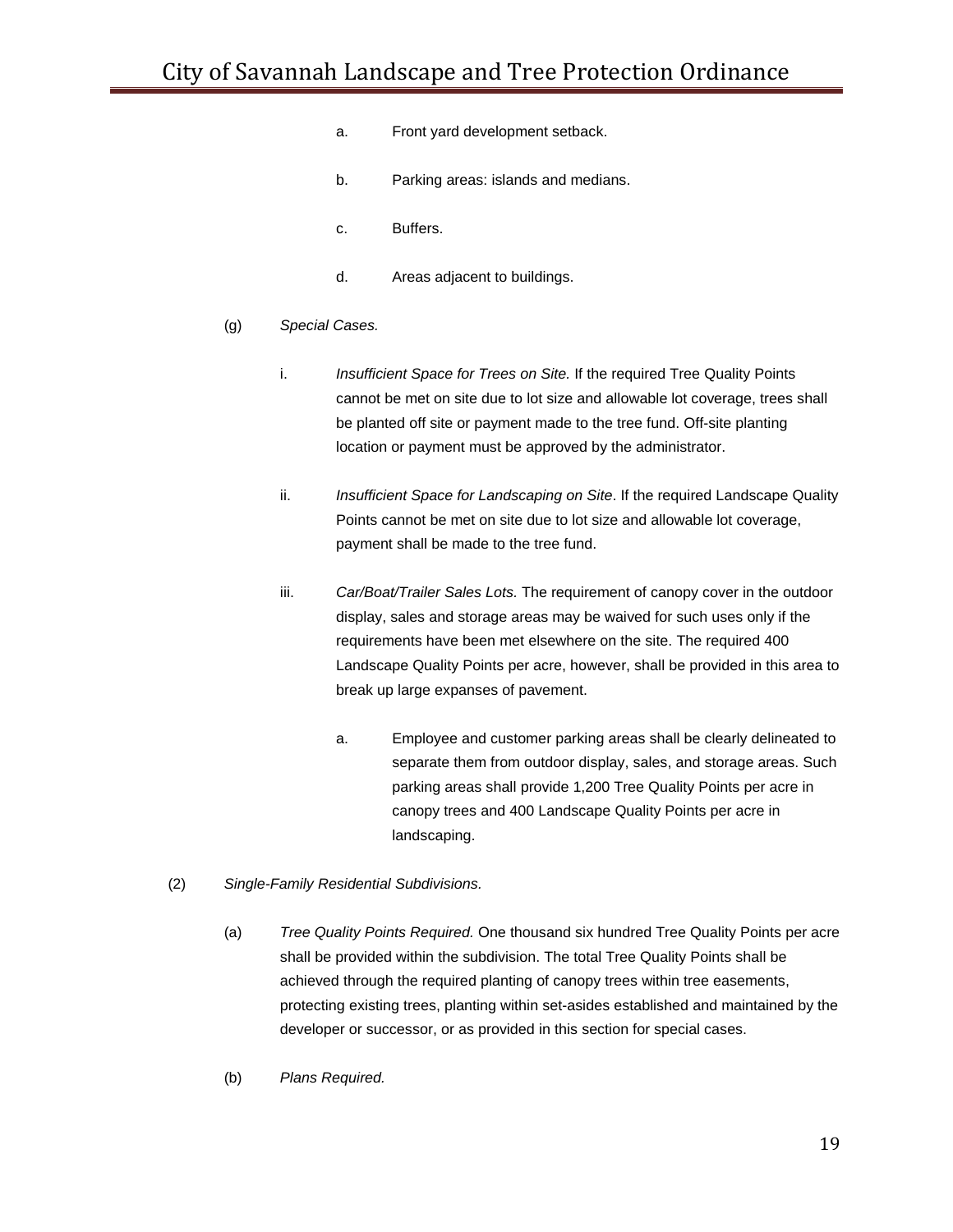- i. *For Rights-of-Way and Drainage and Utility Easements.* Except as provided in this section, in order to obtain a land disturbance permit for rights-of-way and easements, a greenspace plan shall accompany each preliminary plan for review. Such plan shall conform to the standards and requirements of these regulations.
- ii. *For Individual Lots.* A plot plan which includes greenspace information from the approved subdivision development plan for the individual lot shall be submitted as part of the building permit application and reviewed by the administrator.
- (c) *Requirements for Utilities Crossing the Tree Easement.* Utilities crossing the tree easement shall be located outside of the critical root zone of trees, unless otherwise approved by the administrator. Utility locations shall allow for the unobstructed planting of street trees at an average of 50 feet apart.
- (d) *Tree Requirements within New Single-Family Subdivisions.*
	- i. *Planted Street Trees.*
		- a. Canopy street trees shall be planted within the right-of-way or in tree easements if sufficient right-of-way space is not available. Such trees shall be no less than two and one-half inches in caliper at time of installation. Trees shall be planted an average of 50 feet apart, along all street frontages within the subdivision. Each planted street tree shall have a value of 90 tree quality points.
		- b. The tree species for each street must be approved by the administrator.
		- c. Upon approval, the developer may pay to the tree fund an amount equal to the cost of purchase and installation of the required trees and the trees will be planted by the city after completion of the subdivision.
	- ii. *Existing Trees.* Existing trees for which tree quality points are sought may be protected within tree easements as street trees (and counted for Tree Quality Points), within set-aside areas, in buffers or elsewhere as approved by the administrator, provided that they be protected prior to clearing.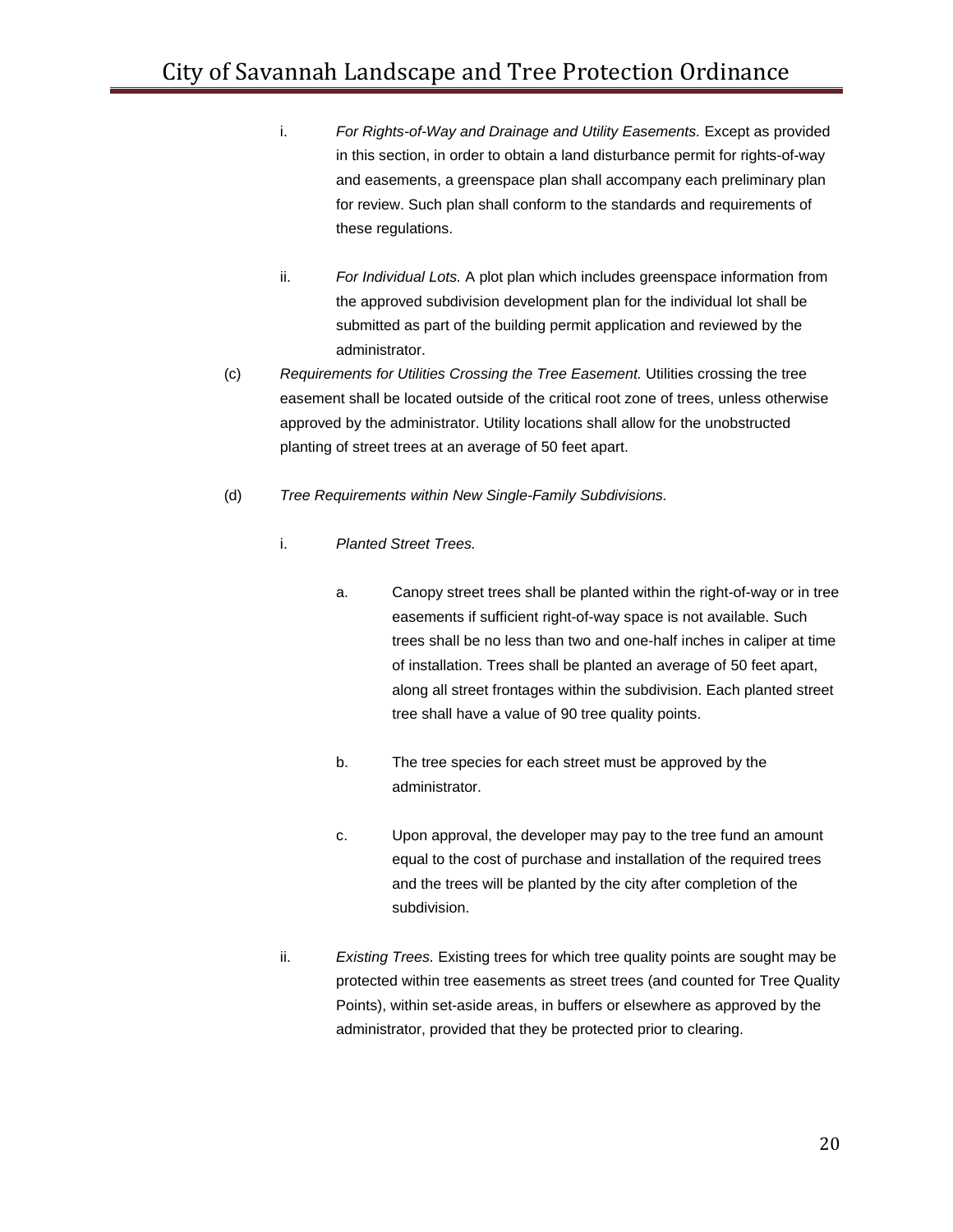- *iii. Trees within Set-aside Areas.* Existing and/or planted trees within set-aside areas, as defined by this chapter, may count towards the 1,600 Tree Quality Point requirement if they meet all other requirements of this section.
- iv. *Special Cases.* Where circumstances prevent locating the required 1,600 Tree Quality Points per acre on a site, one of the following shall apply, subject to approval by the administrator:
	- a. *Tree Fund.* The owner/developer shall contribute to the tree fund, based on the number and species of trees needed to meet the required tree quality points, the commercial price and installation cost for such trees.
	- b. The owner/developer shall establish a set-aside on property owned by the owner/developer. Such property shall be located within the city limits. The set-aside shall be a permanent, recorded conservation easement, and shall have sufficient Tree Quality Points to meet the requirements of these regulations.

#### (e) *Arterial and Collector Streets*

- i. For new arterial and collector streets a plan must be submitted providing for planting of canopy trees on both sides of the street spaced at an average of 75 feet.
- ii. Tree species must be approved by the Park and Tree Department.
- iii. Upon approval, the developer may pay to the Tree Fund an amount equal to the cost of purchase and installation of the required trees and the trees will be planted by the city after completion of the subdivision.

## (3) *General Standards.*

- (a) *Planted Trees.*
	- i. All large trees, as defined in the Landscape and Tree Protection Ordinance Compliance Manual, except for conifers, must be of at least two-and-onehalf-inch caliper to qualify for Tree Quality Points when planted on the site.
	- ii. All coniferous trees and all medium trees, as defined in the Landscape and Tree Protection Ordinance Compliance Manual, must be a minimum of twoinch caliper to qualify for Tree Quality Points when planted on the site.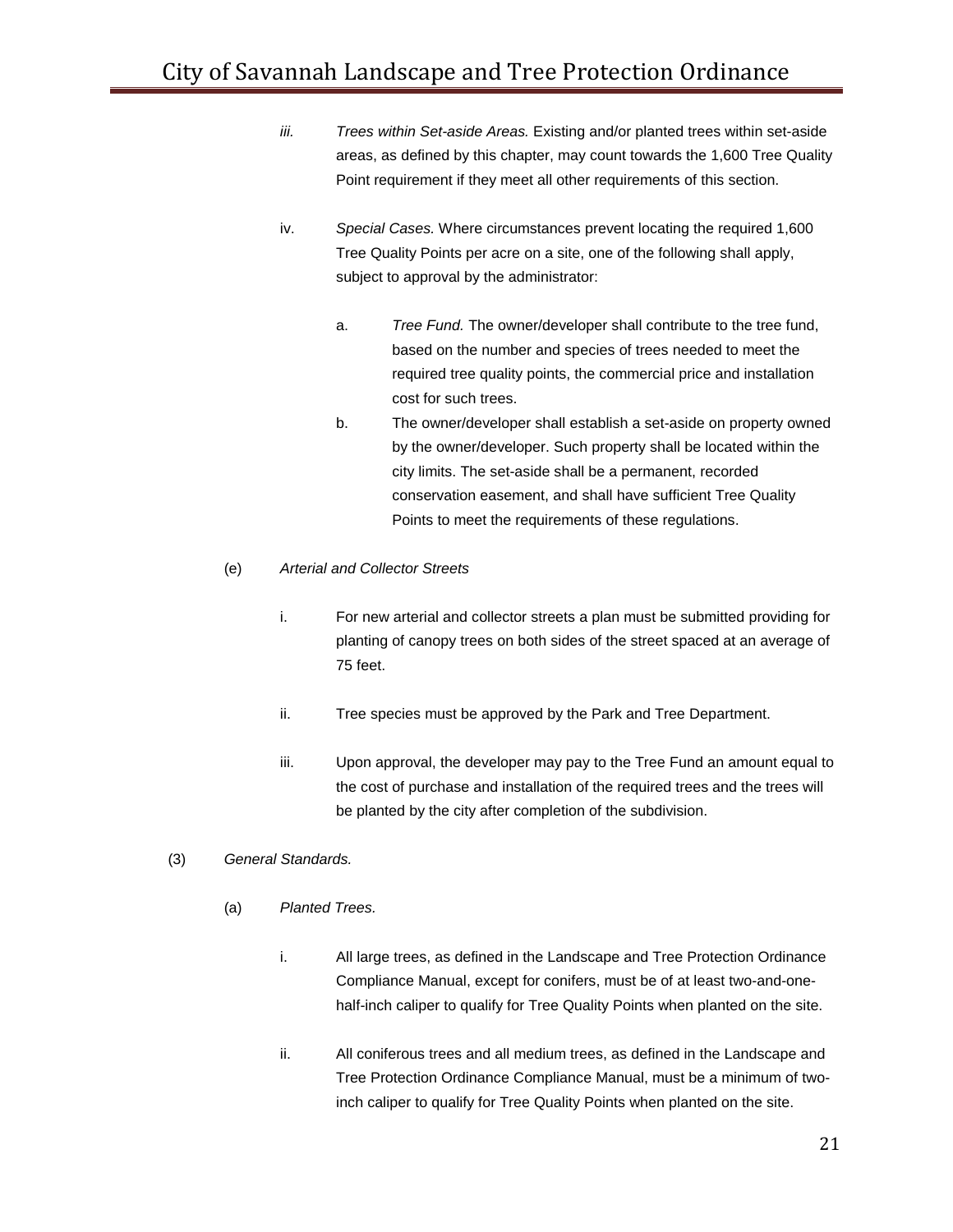- iii. All small trees, as defined in the Landscape and Tree Protection Ordinance Compliance Manual, must be a minimum of one-inch caliper to qualify for Landscape Quality Points when planted on the site.
- iv. If multitrunk trees are planted or preserved the largest trunk only shall qualify for Tree Quality Points.
- v. For palms, two Landscape Quality Points will be assigned per foot of stem height up to ten feet, regardless of whether the tree is preserved or planted on the site.
- vi. All planting of new trees shall be done in accordance with ANSI A-300-1995 or most recent edition.
- vii. All trees and plant materials shall conform to the most recent edition of the American Standard for Nursery Stock by the American Association Nurserymen.
- viii. A detailed list of qualifying species and their points is provided in Landscape and Tree Protection Ordinance Manual.

## (b) *Retained Trees.*

- i. All individual preserved trees must be at least four inches dbh, and have a form and structure that will support a viable mature tree, to qualify for Tree Quality Points. The health, integrity and viability of any tree preserved for Tree Quality Points must be verified in writing by an ISA Certified Arborist, Georgia Licensed Forester or Georgia Licensed Landscape Architect and noted on the plans. The Tree Quality Point credit will at a minimum be equal to the points for a planted tree of the same species.
- ii. Quality points for trees retained on the site are directly related to the tree species quality and the tree protection zone that must be provided for the tree. Tree Quality Points are calculated by the formula: (dbh)<sup>2</sup> x (Retention Points Factor) = Tree Quality Points
- iii. The retention factor for each tree species can be found in the Landscape and Tree Protection Ordinance Manual.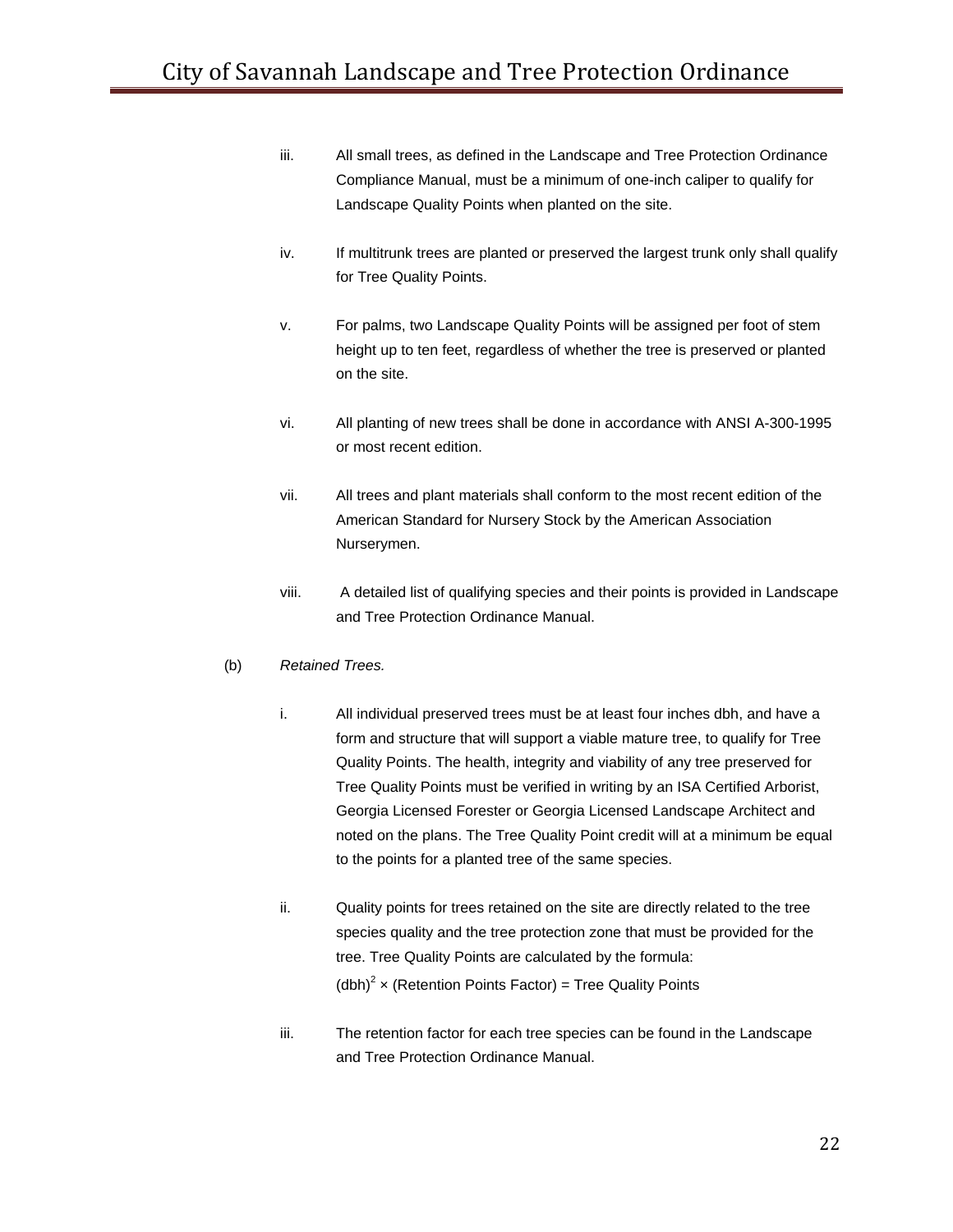- iv. Trees located on public rights-of-way which have a significant portion of canopy extending over a commercial property can be applied toward Tree Quality Points as follows: TQP value of public tree × percentage of canopy encroachment = point value.
- v. Tree Quality Points and Landscape Quality Points for retained stands of trees: The preservation of mature native stands of trees and understory vegetation shall have the value of 0.25 Tree Quality Points and 0.10 Landscape Quality Points per square foot of preserved area, minus the 10 feet adjacent to disturbance.
	- a. The area proposed for preservation must be approved by the administrator and must have sufficient quantity, size and quality of mature trees to warrant preservation.
	- b. All existing vegetation shall be left within the preserved stand with the exception of hazardous trees. Thinning of tree stands will be allowed pursuant to an approved plan created under the supervision of a registered forester or Certified Arborist. No mechanical clearing of underbrush shall be allowed unless authorized by the Administrator.
	- c. The area shall be protected during the construction period using the same standards and specifications as required for a tree protection zone.
	- d. The tree retention area shall be considered a set-aside and shall be shown within a permanent, recorded tree conservation easement.

## (c) *Landscape Material.*

- i. Woody ornamental or native shrubs shall be a minimum of three-gallon container size, fully rooted and appropriately sized to the container per the American Standards for Nursery Stock. Vines and ground cover material may be full one-gallon size per the American Standards for Nursery Stock.
- ii. Small trees used for Landscape Quality Points shall be a minimum of oneinch caliper.
- ii. Qualified species and Landscape Quality Points values are listed in the Landscape and Tree Protection Ordinance Manual.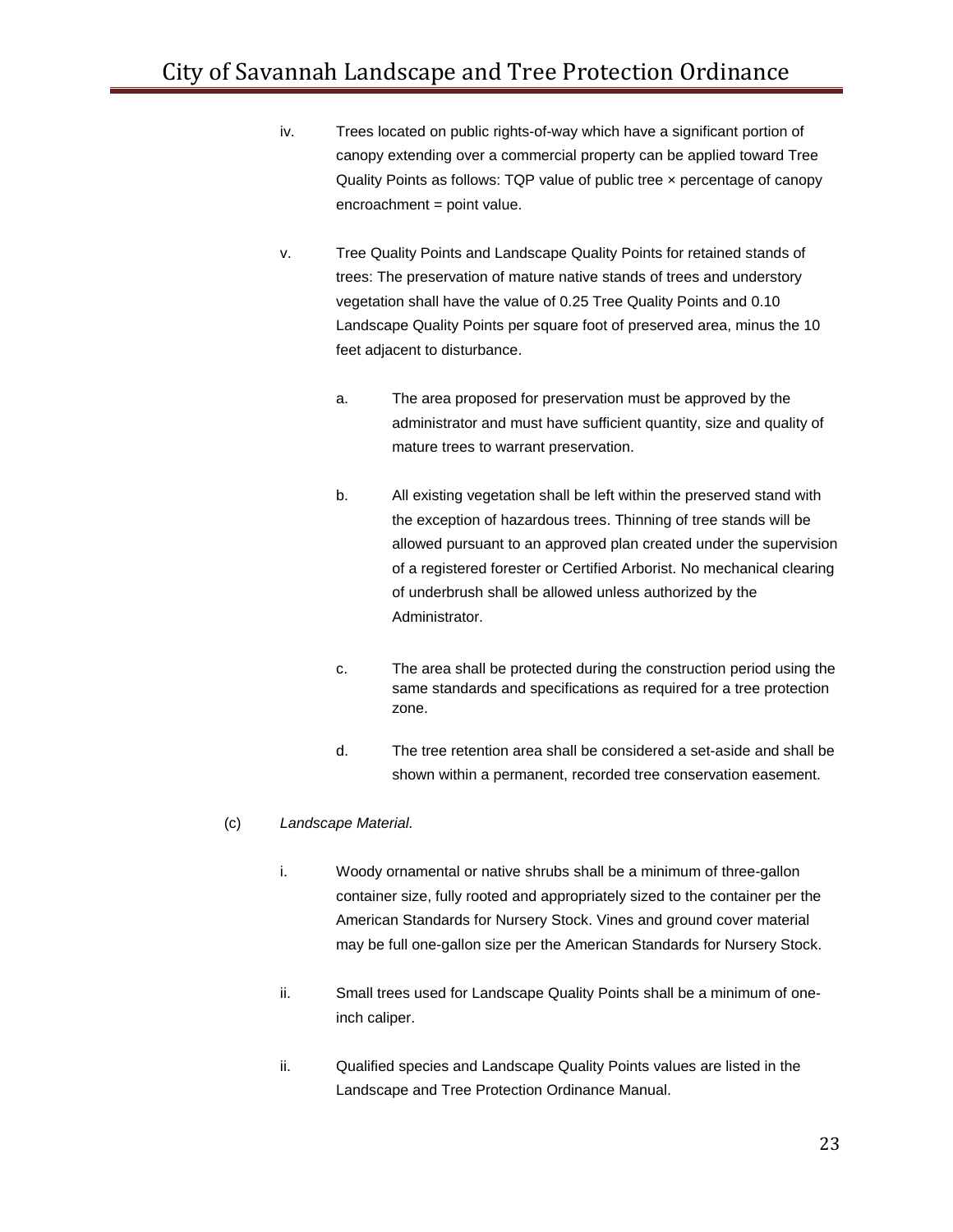# (d) *Planting Restrictions.*

- i. No tree shall be planted closer to an overhead or underground utility line, or storm drain than as follows:
	- a. Five feet for a mature small tree.
	- b. Ten feet for a mature medium or large tree.
- ii. No tree shall be planted closer to a building foundation than as follows:
	- a. Five feet for a mature small tree.
	- b. Ten feet for a mature medium tree.
	- c. Fifteen feet for a mature large tree.
- iii. No large or medium tree species shall be planted within any power or utility easements or under overhead utility distribution lines if the average mature height of the tree is greater than the lowest overhead wire.
- iv. No shrub which can reach over three (3) feet in height may be located within a sight line triangle that has been determined by the City of Savannah Traffic Engineering Department.
- v. Irrigation. All trees and landscaped areas shall be provided with a means for delivery of water in a quantity that is sufficient to establish and maintain the viability of the plants. This source shall be within 100 feet of all proposed plantings. Trees within parking lot islands may use watering bags and an administrator approved watering schedule for their establishment if desired.
- vi. A water supply is not required for areas of established trees and other vegetation that are retained for greenspace requirements or tree quality points, provided that site grading or development activities will not result in damage to said areas.

*(Ord. of 3-16-2017)*

# **Sec. 8-11009. - Requirements for Certificate of Occupancy, Maintenance and Perpetual Compliance.**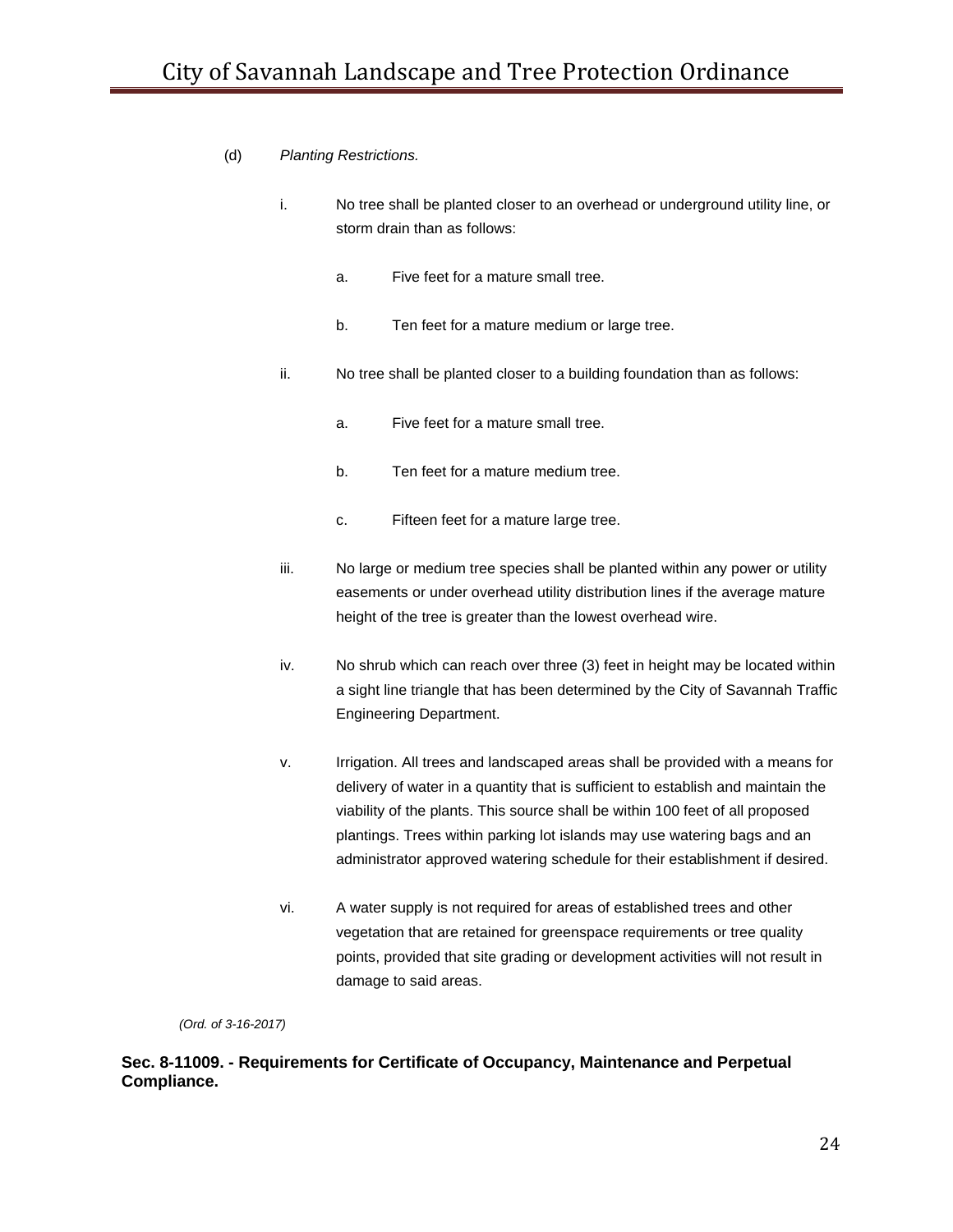# (1) *Requirements for Certificate of Occupancy.*

(a) *Final Inspection*. The administrator shall make a final inspection of trees and landscaping for completeness prior to issuance of the certificate of occupancy; fortyeight hours' notice shall be given to schedule the site visit. The total required Tree Quality Points and Landscape Quality Points shall match the approved plan. Any changes must be shown on an as-built plan.

# (b) *Temporary Tree and Landscape Bond*

- i. The owner shall post a temporary tree and landscape bond for tree and/or landscape installation which cannot be planted because of continued construction, weather, plant availability or other approved delay. The bond shall be posted with the city Development Services Department. A deadline for completion of work shall be scheduled with the administrator and the Development Services Department.
- ii. The administrator shall make a final inspection of the trees and landscaping at the scheduled completion of work. If work has been completed, the temporary tree and landscape bond shall be refunded. If the landscaping is not complete at the scheduled deadline, the temporary tree and landscape bond shall be withheld based upon the amount of work incomplete.

## (c) *Two-Year Tree and Landscape Establishment Bond*

- i. A two-year tree and landscape establishment bond shall be posted with the Development Services Department after the administrator gives an approval of the trees and landscaping at the final inspection and prior to issuance of the certificate of occupancy.
- ii. Twelve months and twenty four months after the date of the bond, the administrator will inspect the site to check the conditions of the required trees and landscaping. Any items which may affect the future viability of the required trees and landscaping discovered at the twelve month inspection will be noted and relayed to the owner. If after twenty four months the trees and landscaping are found viable, the bond will be released. If deficiencies are found, the owner of the property shall be notified to correct the deficiencies within 90 days. If the deficiencies are not corrected in 90 days, the city shall use the bond to the extent necessary to bring the property into compliance with the provisions of this chapter.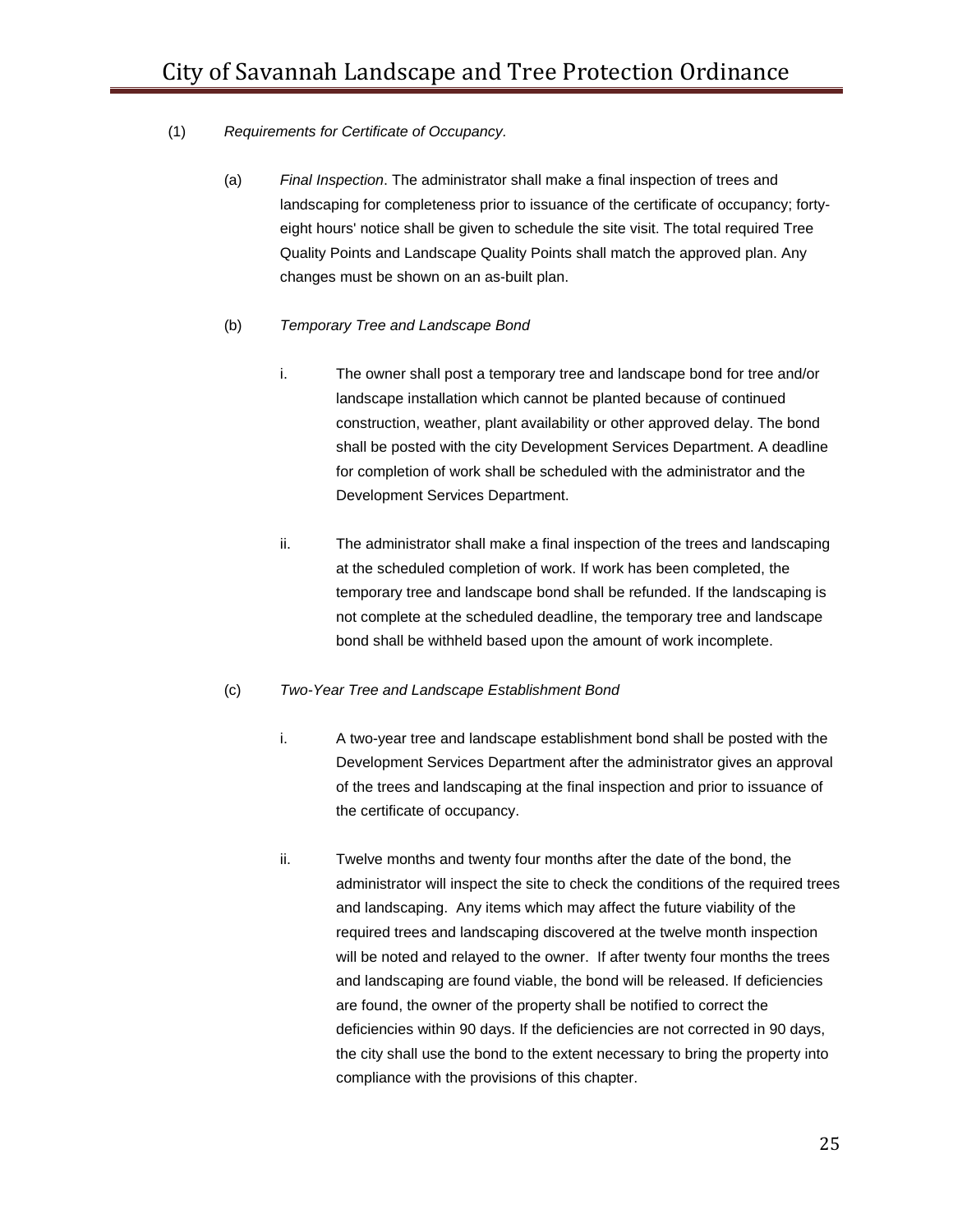- (d) *Maintenance*. All trees and landscaping credited toward Tree Quality Points or Landscape Quality Points shall be maintained according to industry standards. All staking and guying must be removed upon establishment of tree and within six months of installation and any necessary pruning of young trees shall conform to American National Standards Institute A-300 standards.
- (e) *Perpetual Compliance.* All sites are required to remain in compliance with the total Tree and Landscape Quality Points required for the development, and are subject to inspection by the city for this purpose. If deficiencies are found, the owner of the property shall be notified to correct the deficiencies within 30 days. If the deficiencies are not corrected in 30 days, the city will seek administrative or judicial relief, as appropriate. Each deficiency item will be viewed as a separate violation as will each day past the allowed 30 days, outside of any agreement made with the administrator regarding time to remedy the situation.

#### **Sec. 8-11010. - Variance and Appeal Procedures.**

- (1) Request for variance from the provisions of this chapter shall be submitted in writing to the director of the Park and Tree Department, stating the specific variance requested and reasons why a variance should be granted. The director will review the request and render a decision within ten working days of the request.
- (2) A variance will be granted only upon a determination that the request is the minimum necessary to afford relief, and that the overall intent of this chapter will be implemented.
- (3) Any person aggrieved by a decision in administration of this chapter may appeal to the city manager and request a hearing. The hearing shall be held within 30 days after receipt or on a date mutually agreed upon by the appellant and the city manager. The city manager shall then make his findings in writing within ten working days of the appeal hearing.

*(Ord. of 3-16-2017)*

## **Sec. 8-11011. - Notice of Violation; Remediation and Stop Work.**

(1) *Notice of Violation.* Whenever it is determined that a violation of this chapter has occurred, the director shall immediately issue written or oral notice to the person in violation, identifying the nature and location of the violation and specifying that remedial action is necessary to bring the violation into compliance. The person in violation shall immediately, conditions permitting, commence remedial action and shall have seven calendar days after the receipt of the notice, or such longer time as may be specified in the notice, to complete the remedial actions required to bring the activity into compliance with this chapter.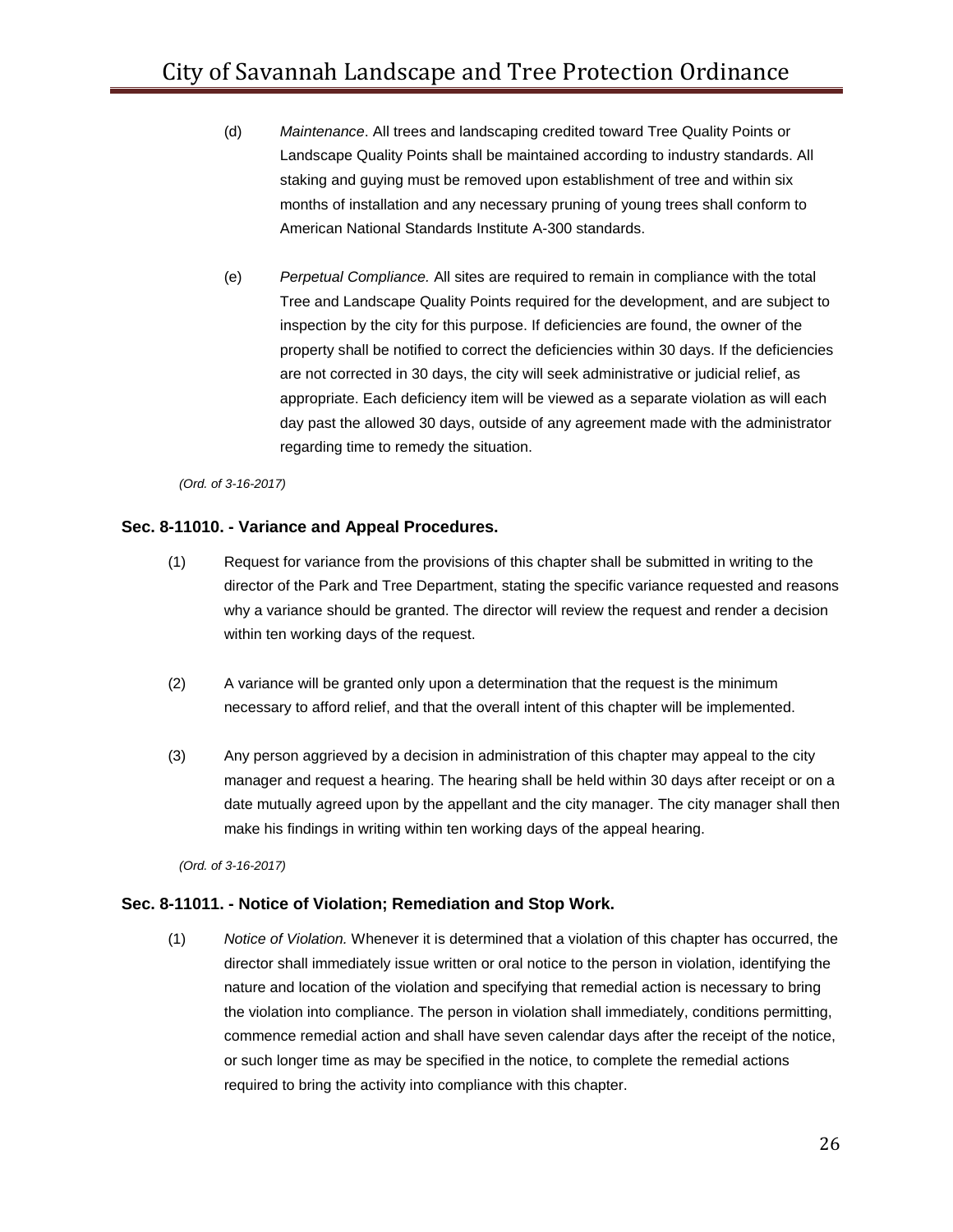- (2) *Stop-Work Order.* The director shall have the authority to immediately issue a stop-work order in any of the following circumstances:
	- (a) When clearing or other development of land is being implemented without an approved permit.
	- (b) When ongoing non complying work is not immediately and permanently stopped upon receipt of a written or oral notice of violation.
	- (c) When tree protection measures have not been implemented or maintained and danger to protected trees exists or appears imminent.
	- (d) When remedial work required by notice of violation pursuant to subsection (1) is not completed in the time period specified.

## **Sec. 8-11012. - Penalties for Violation.**

- (1) Violation of the provisions of this chapter or failure to comply with any of its requirements, including violation of conditions and safeguards established in connection with grants of variance, shall constitute a violation of this chapter. Any person who violates this chapter or fails to comply with any of its requirements shall, upon conviction thereof, be punished in accordance with the City Code. Tree damage fees and tree planting/replacement fees shall be specified in the City of Savannah annual Revenue Ordinance.
- (2) Any person who damages a tree on City property will be required to pay the City:
	- (a) the difference in value of the tree before and after the pruning, removal or other damage;
	- (b) all costs of tree evaluation and corrective tree maintenance or removal, if required, as the result of unauthorized pruning, removal or other damage;
	- (c) all costs of stump removal and tree replacement, if tree removal is required;
	- (d) all other costs and expenses involved in the case.
- (3) Each day such violation continues shall be considered a separate offense. Nothing contained in this chapter shall prevent the city from taking such other lawful action as is necessary to prevent or remedy any violation.

*(Ord. of 3-16-2017)*